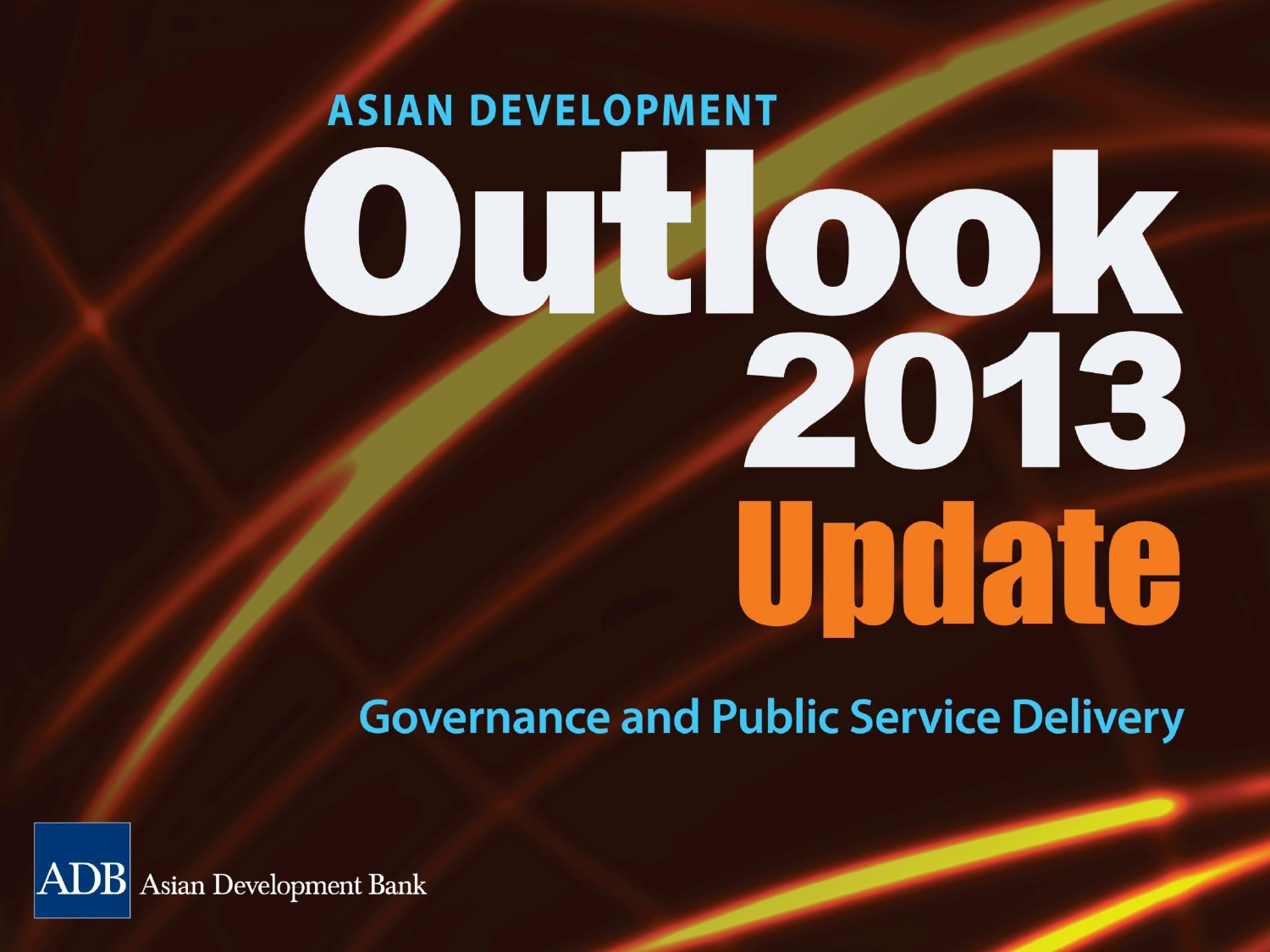# **Key findings: Economic Outlook**

- Asia's growth is declining to 6% in 2013 from 6.1% in 2012 before picking up to 6.2% in 2014
- The two giants' growth is moderating despite signs of advanced economies' recovery
- Talk of US quantitative easing taper shook emerging markets, but Asia can weather the storm
- Time for Vigilance and Structural Reform: Financial turmoil is a timely reminder
- Structural reforms—including governance—are needed to safeguard financial stability and sustain future growth

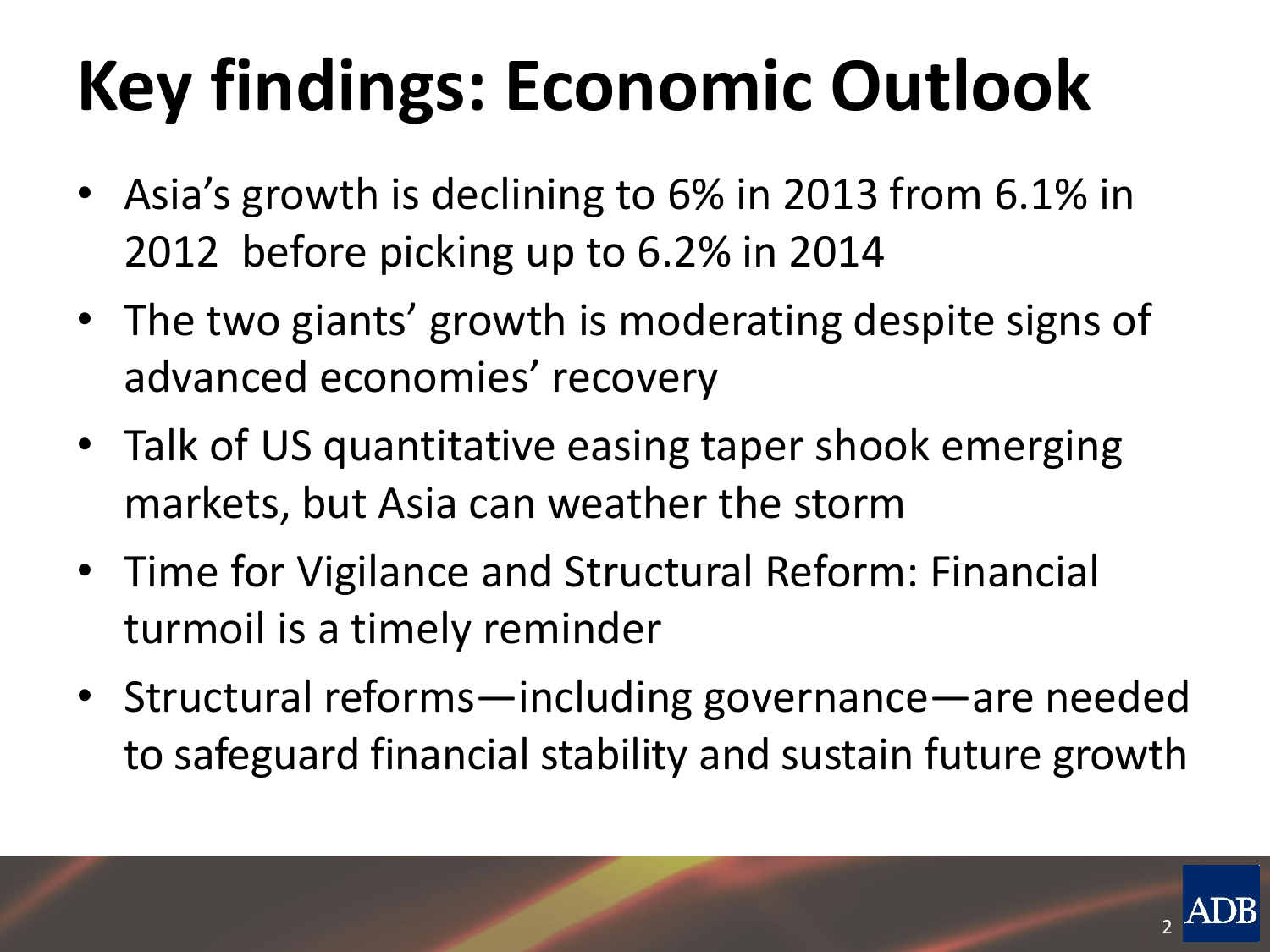#### **Key Findings: Governance**

- The region has seen less progress in closing the governance gap with advanced economies despite its phenomenal growth.
- Governance performance within the region is diverse.
- Governance matters for growth and development. Asia is no exception.
- The relationship with development varies across dimensions of governance and a country's development stage.
- Improving public service delivery is an effective entry point toward wider governance reform.
- Governance reform cannot be delayed.

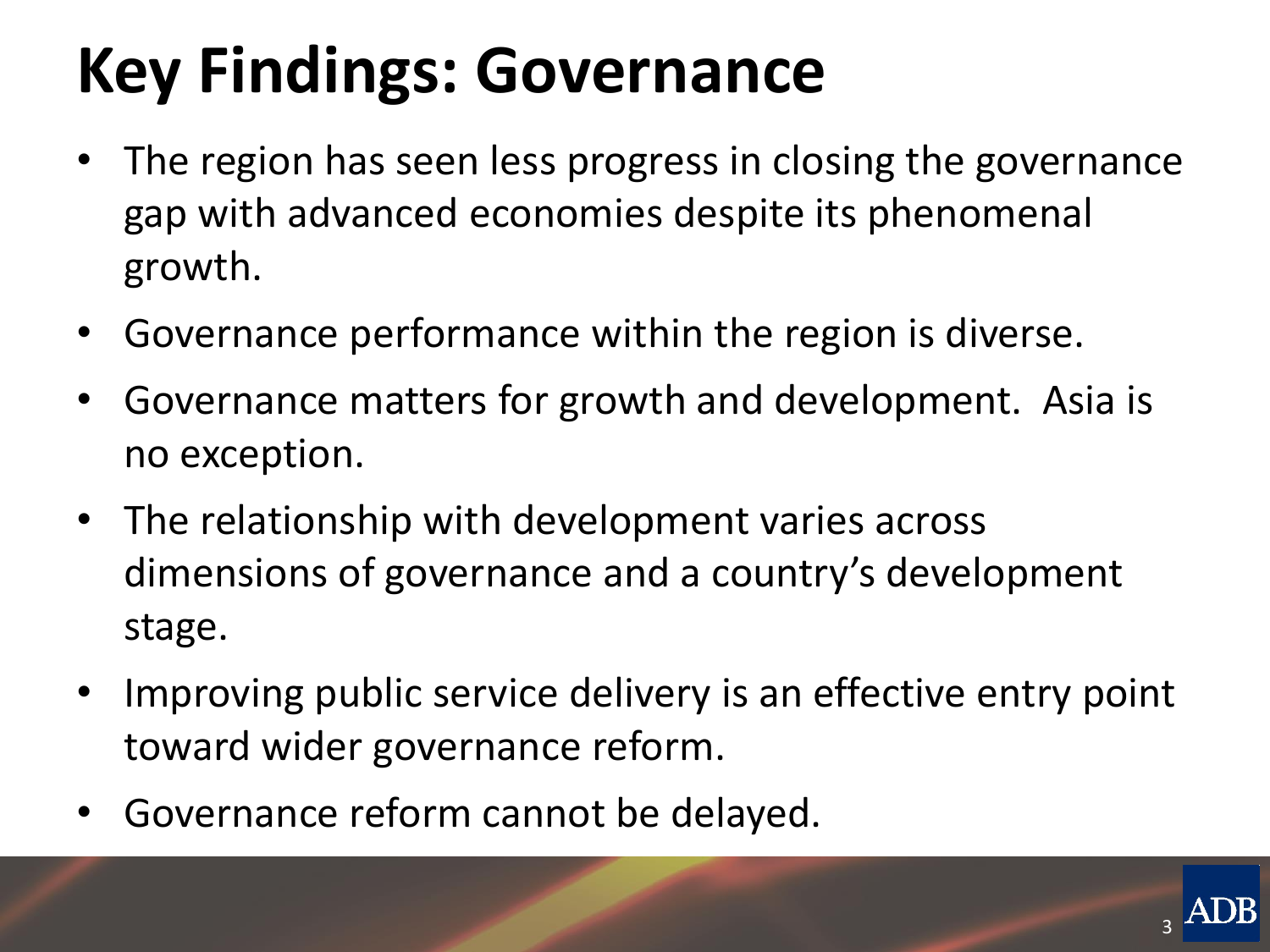#### **Economic outlook**

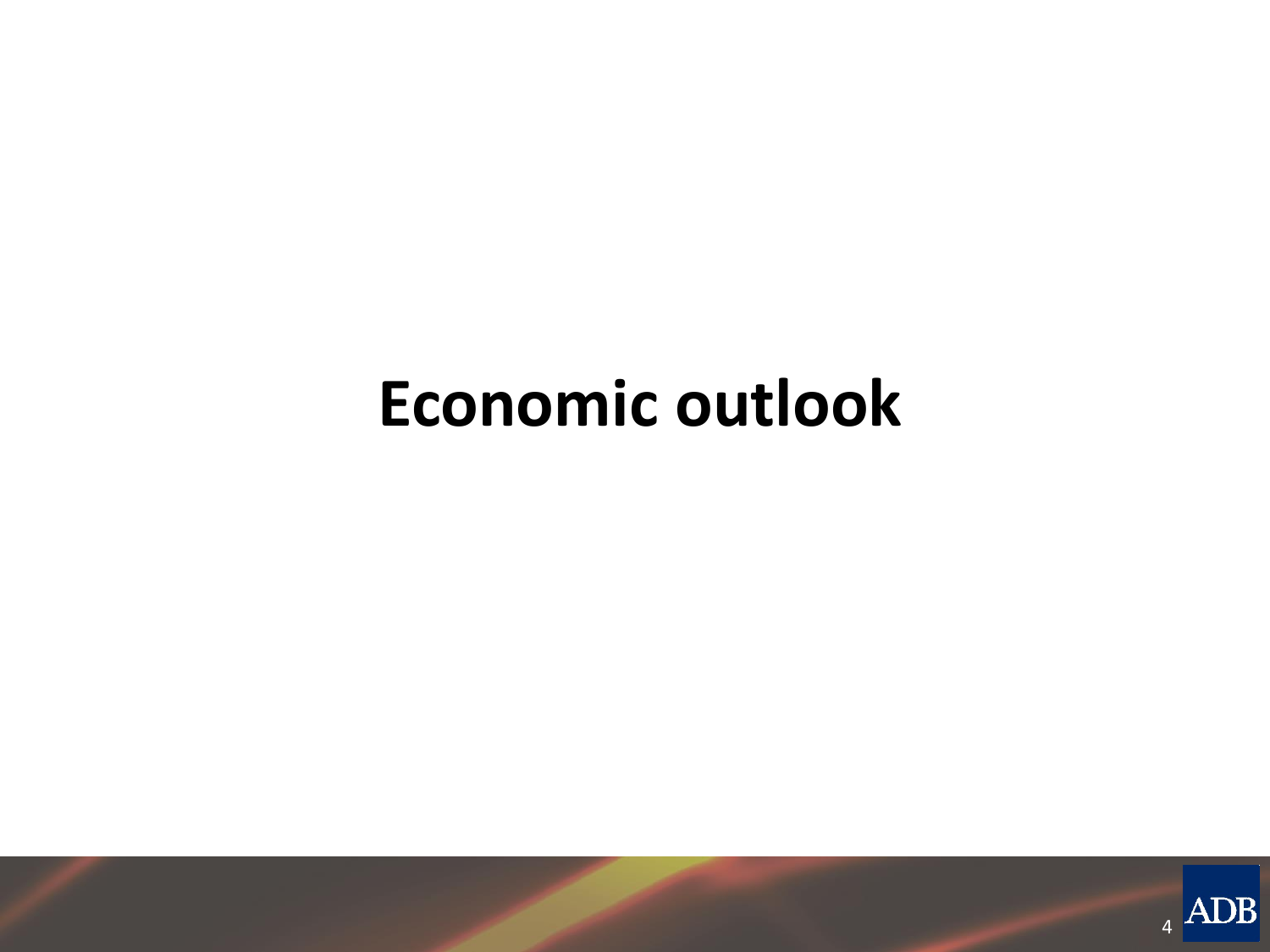#### **Asia's growth slower than expected…**



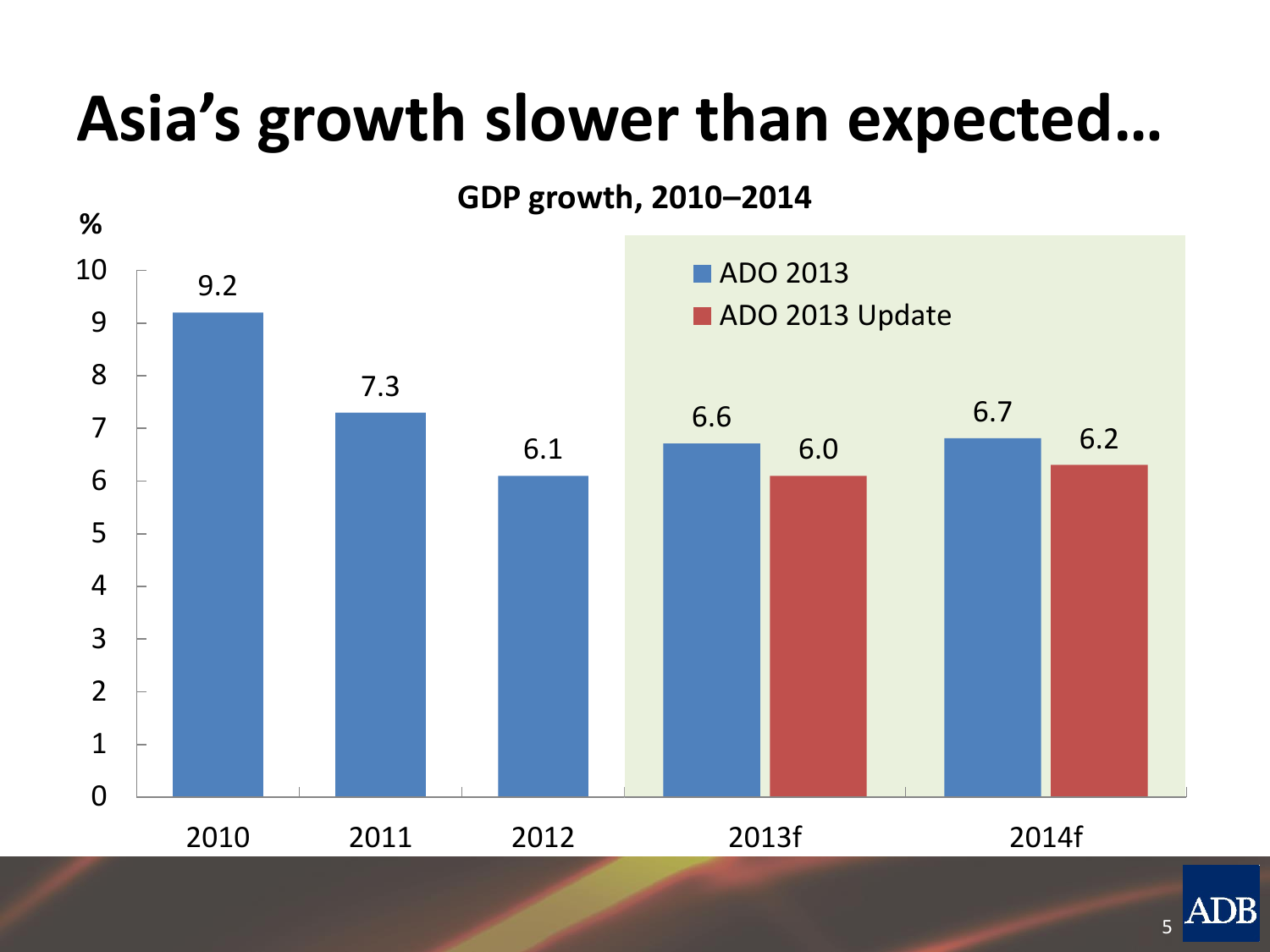#### **…despite firming recovery in advanced economies**

|                       | 2011   | 2012   |                    | 2013f                               | 2014f              |                                     |
|-----------------------|--------|--------|--------------------|-------------------------------------|--------------------|-------------------------------------|
| <b>GDP Growth (%)</b> |        |        | <b>ADO</b><br>2013 | <b>ADO</b><br>2013<br><b>Update</b> | <b>ADO</b><br>2013 | <b>ADO</b><br>2013<br><b>Update</b> |
| Major adv. econ.      | 1.3    | 1.5    |                    | 0.9                                 |                    | 1.8                                 |
| <b>United States</b>  | 1.8    | 2.8    |                    | 1.7                                 |                    | 2.4                                 |
| Euro area             | 1.5    | $-0.6$ | $-0.3$             | $-0.5$                              | 1.2                | 1.2                                 |
| Japan                 | $-0.6$ | 2.0    | 1.2                | 1.9                                 | 1.4                | 1.4                                 |

Note: The US rebased national accounts data in July 2013, resulting in a much higher 2012 growth rate and rendering ADO 2013 forecasts incomparable with the forecasts for the Update.

6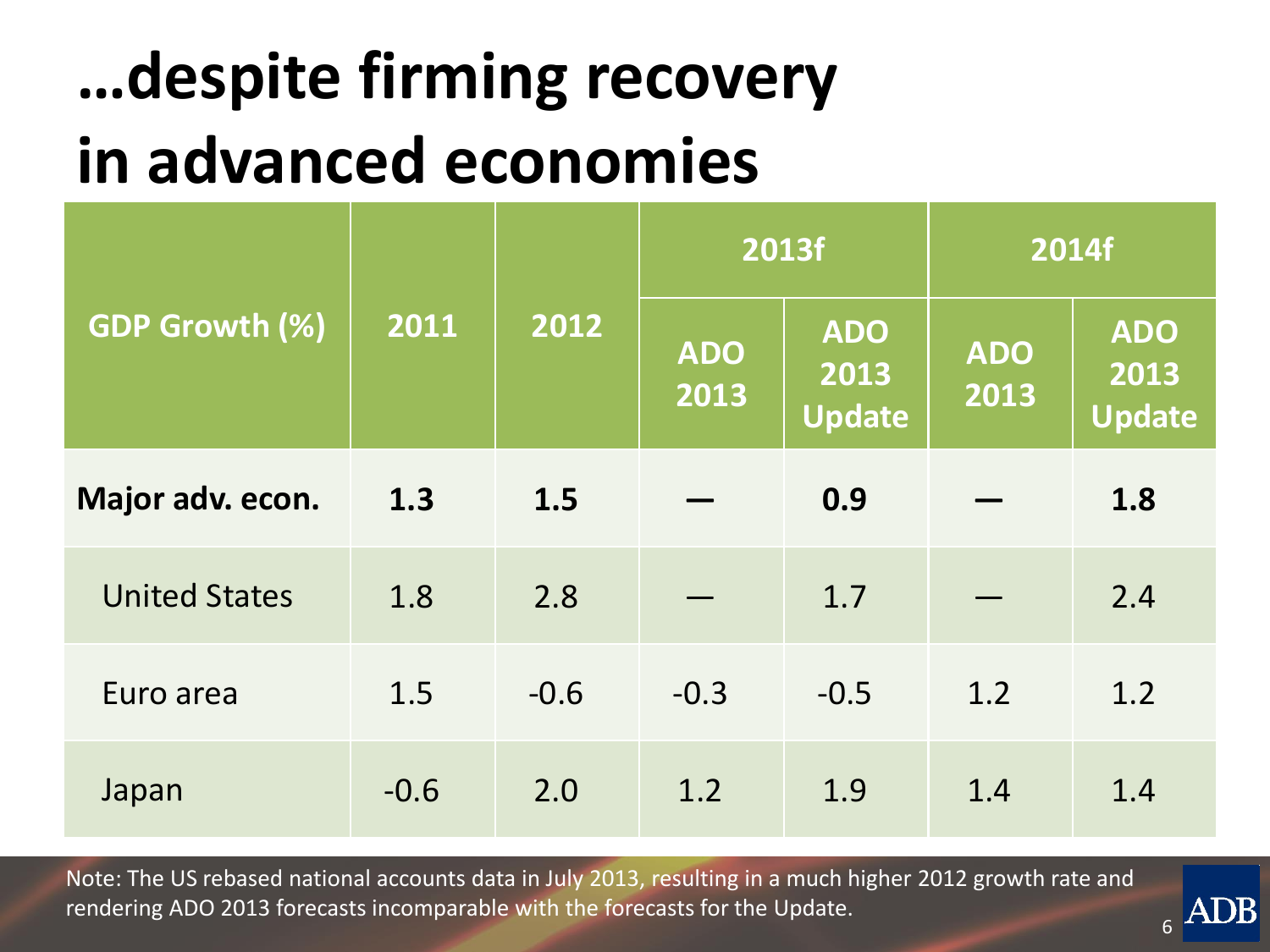#### **Growth moderation notable in the PRC and India…**

| 2012                  |     |            | 2013f       |            | 2014f       |                     |        | 2013f      |             | 2014f      |             |
|-----------------------|-----|------------|-------------|------------|-------------|---------------------|--------|------------|-------------|------------|-------------|
|                       |     | <b>ADO</b> | <b>ADOU</b> | <b>ADO</b> | <b>ADOU</b> |                     | 2012   | <b>ADO</b> | <b>ADOU</b> | <b>ADO</b> | <b>ADOU</b> |
| <b>South Asia</b>     | 5.1 | 5.7        | 4.7         | 6.2        | 5.5         | <b>Central Asia</b> | 5.6    | 5.5        | 5.4         | 6.0        | 6.0         |
| <b>India</b>          | 5.0 | 6.0        | 4.7         | 6.5        | 5.7         | Kazakhstan          | 5.0    | 5.2        | 4.8         | 5.6        | 5.6         |
| Pakistan              | 4.4 | 3.6        | 3.6         | 3.5        | 3.0         | Kyrgyz Republic     | $-0.9$ | 5.5        | 7.5         | 4.5        | 4.5         |
| Sri Lanka             | 6.4 | 6.8        | 6.8         | 7.2        | 7.2         | <b>East Asia</b>    | 6.5    | 7.1        | 6.6         | 7.1        | 6.6         |
| <b>Southeast Asia</b> | 5.6 | 5.4        | 4.9         | 5.7        | 5.3         | <b>PRC</b>          | 7.7    | 8.2        | 7.6         | 8.0        | 7.4         |
| Indonesia             | 6.2 | 6.4        | 5.7         | 6.6        | 6.0         | Hong Kong, China    | 1.5    | 3.5        | 3.2         | 3.8        | 3.8         |
| Malaysia              | 5.6 | 5.3        | 4.3         | 5.5        | 5.0         | Korea, Rep. of      | 2.0    | 2.8        | 2.8         | 3.7        | 3.5         |
| Philippines           | 6.8 | 6.0        | 7.0         | 5.9        | 6.1         | Taipei, China       | 1.3    | 3.5        | 2.3         | 3.9        | 3.3         |
| Singapore             | 1.3 | 2.6        | 2.6         | 3.7        | 3.5         | <b>The Pacific</b>  | 7.5    | $5.2$      | 5.2         | 5.5        | 5.5         |
| Thailand              | 6.5 | 4.9        | 3.8         | 5.0        | 4.9         | Fiji                | 2.2    | 2.0        | 2.8         | 2.3        | 2.4         |
| <b>Viet Nam</b>       | 5.2 | 5.2        | 5.2         | 5.6        | 5.5         | Papua New Guinea    | 9.8    | 5.5        | 5.5         | 6.0        | 6.0         |

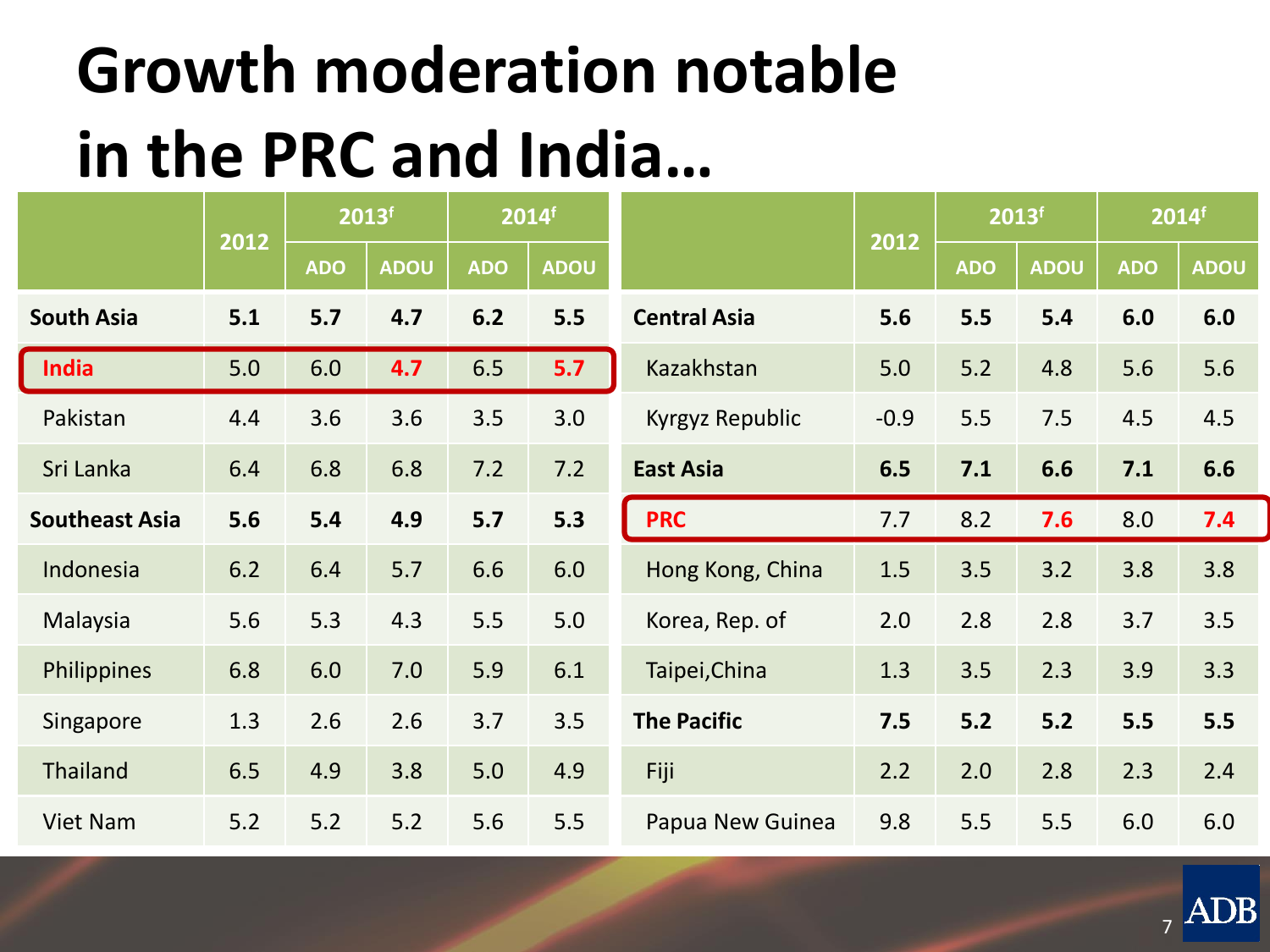#### **…as the PRC undertakes structural reform and reins in credit growth…**

**Current account balance, PRC**



#### **Liquidity levels, PRC**



Note: Total social financing represents the total fundraising by PRC non-state entities.

8

ADB

Sources: People's Bank of China, Asian Development Bank staff estimates.

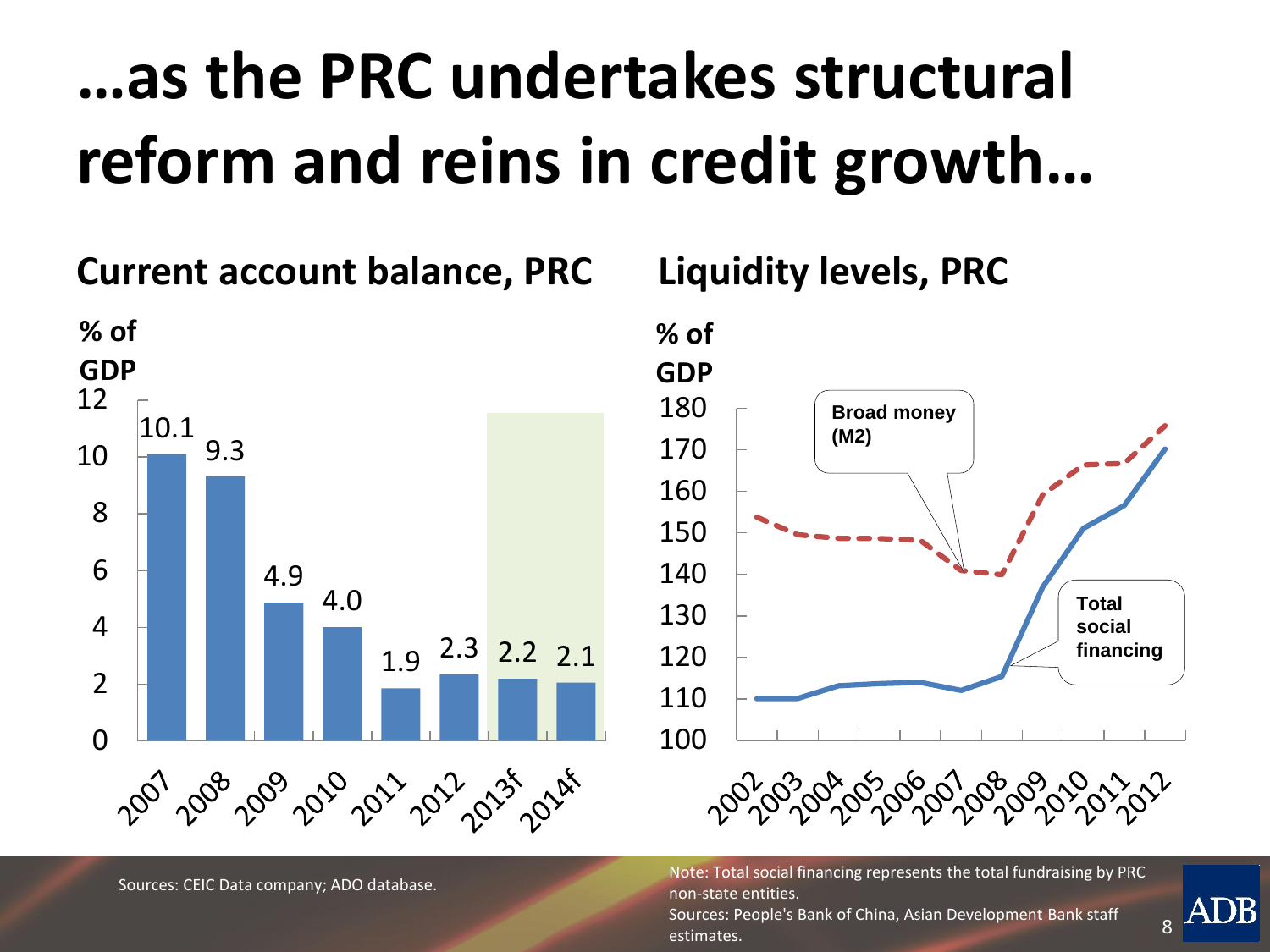#### **…and India's structural problems dent business confidence**

#### **Fixed capital formation and investment**



#### **Consolidated fiscal deficit**



Sources: CEIC Data company; ADO database.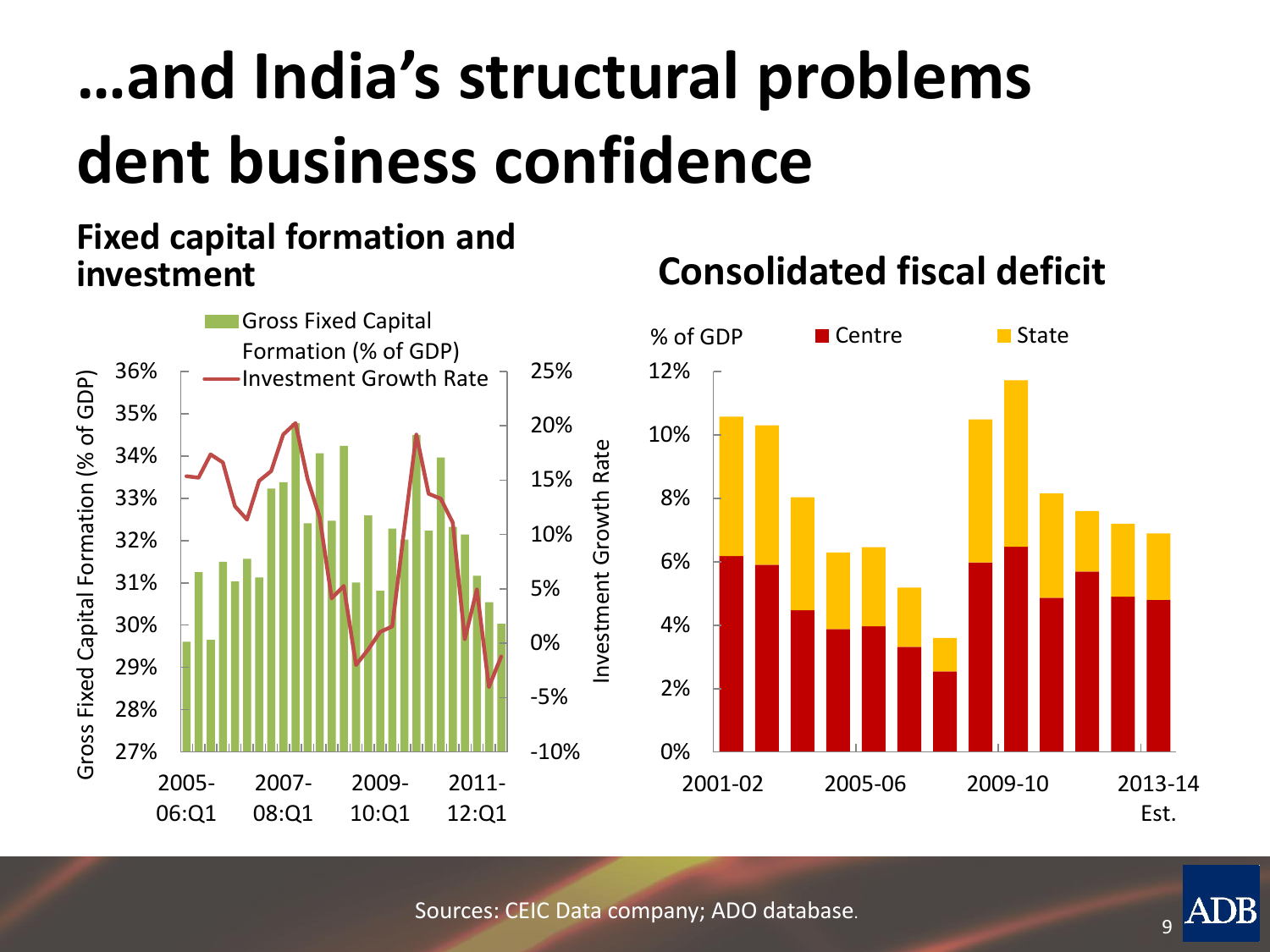#### **East and Southeast Asia more vulnerable to slower PRC growth…**



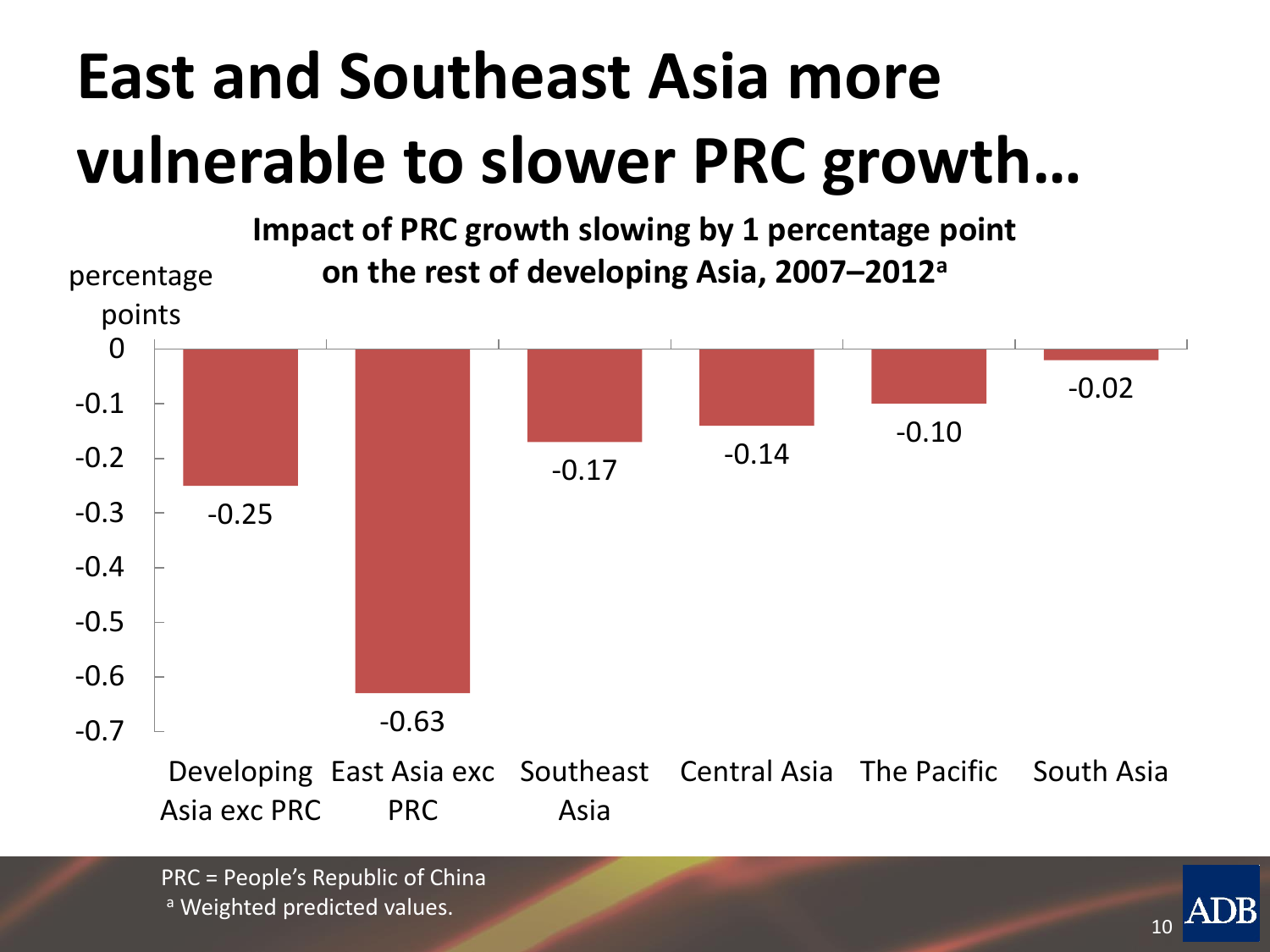#### **…but two giants' slower growth will not hobble rest of Asia's growth**



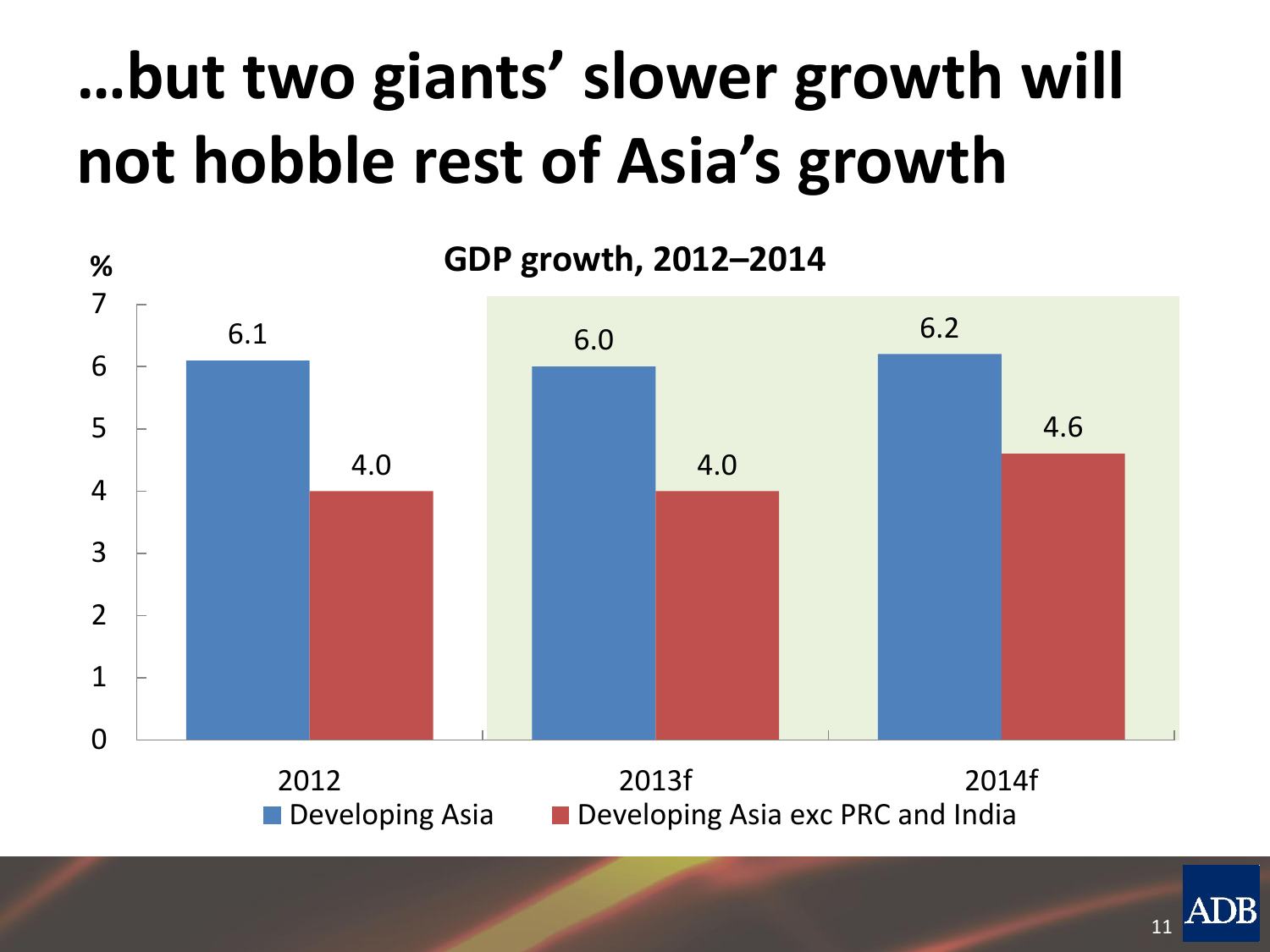#### **Talk of quantitative easing taper shook financial markets…**



12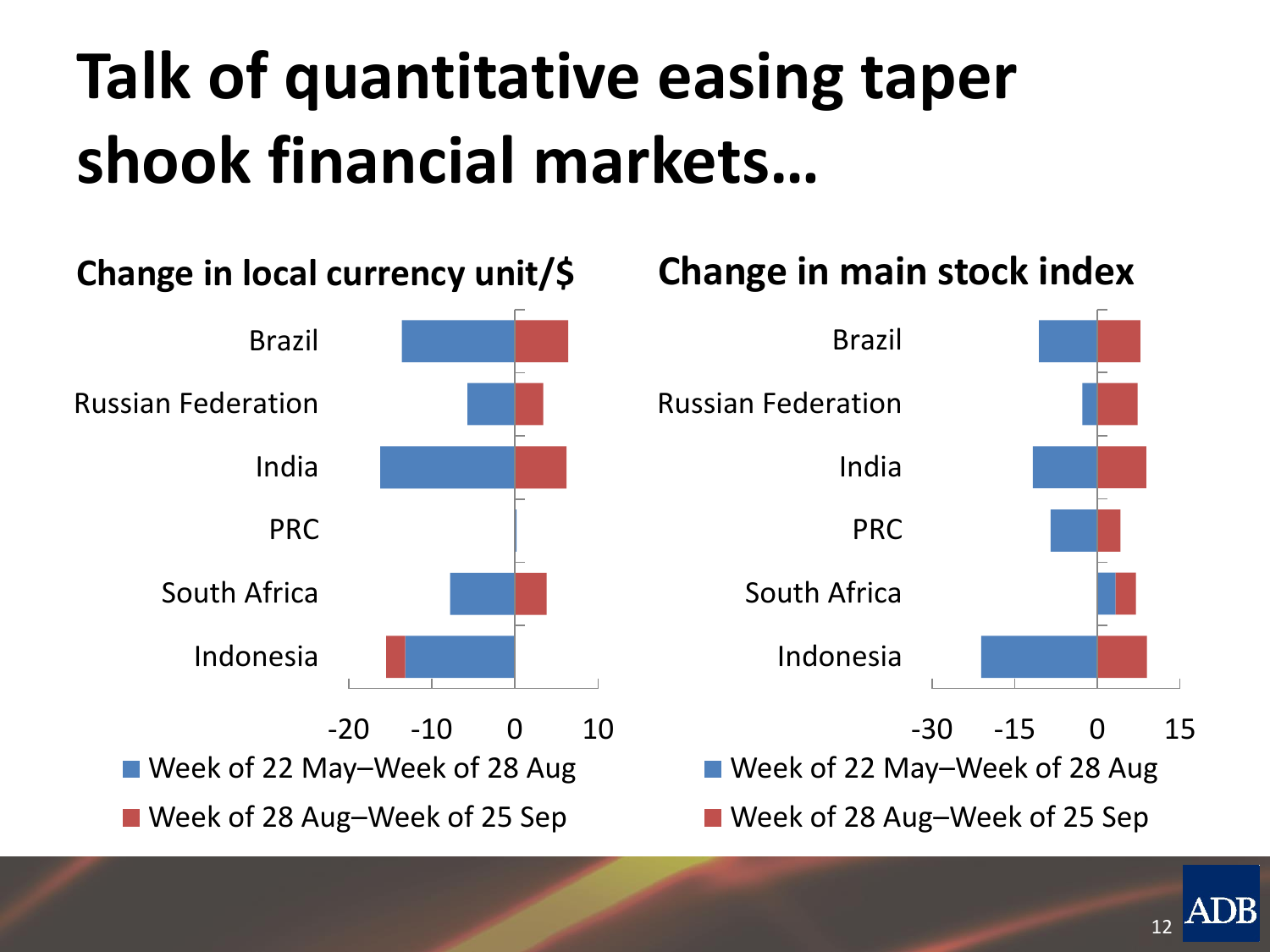### **…with India and Indonesia hit hard due to widening current account deficits**

**Current account balance, % of GDP**



ADB 13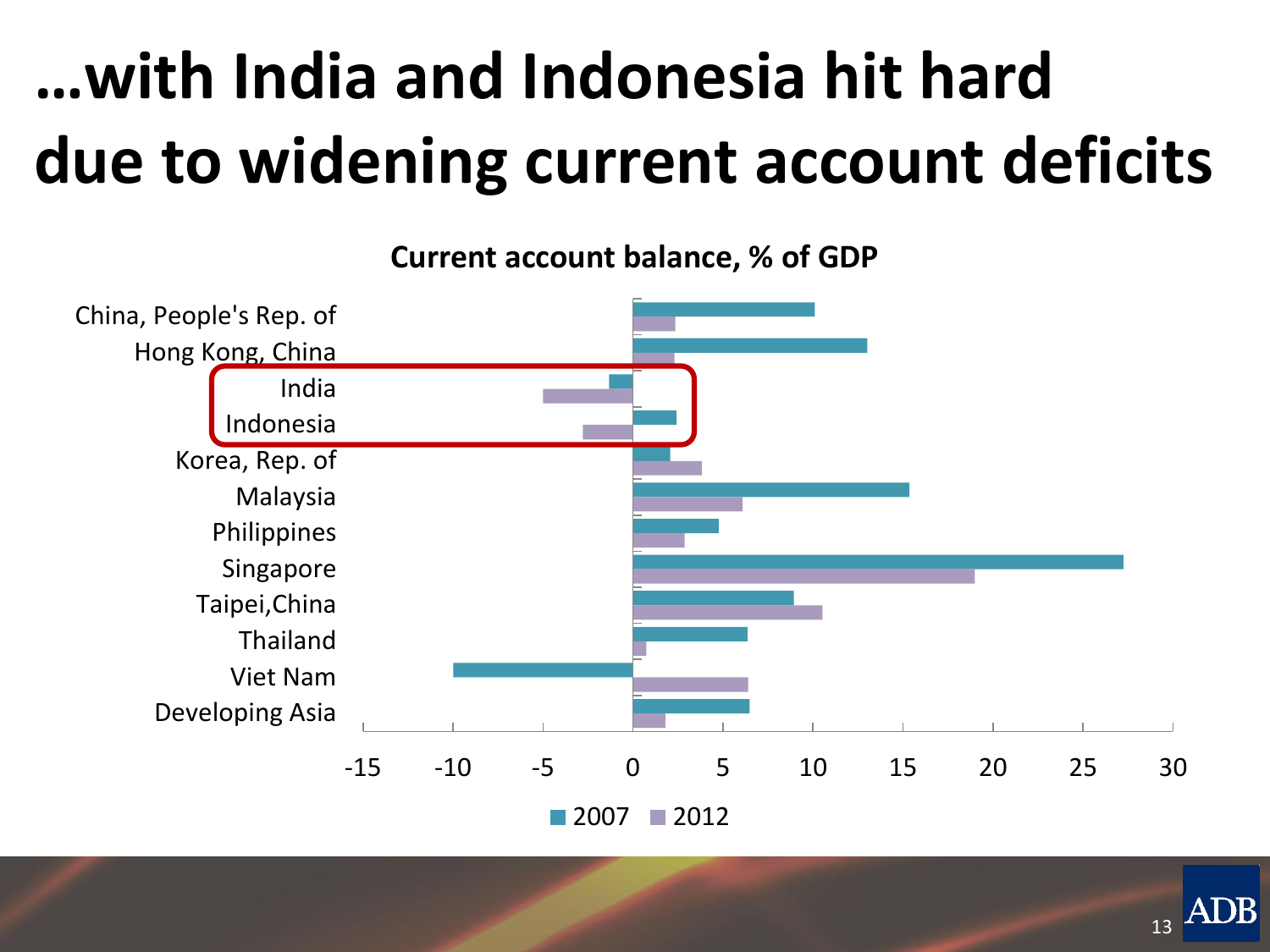#### **Fears of a 1997-like crisis unwarranted…**

#### **Select Vulnerability Indicators (1997 vs. latest available data)<sup>a</sup>**

|                         | <b>Fiscal Balance</b><br>(% GDP) |        | <b>Current Account</b><br>(% GDP) |                                         |               | Import cover<br>(months) |       | <b>Short-Term</b><br><b>External Debt /</b><br><b>Reserves</b> |  |  |
|-------------------------|----------------------------------|--------|-----------------------------------|-----------------------------------------|---------------|--------------------------|-------|----------------------------------------------------------------|--|--|
|                         | 1996                             | 2012   |                                   | 1997Q2 <sup>b</sup> 2013Q2 <sup>c</sup> | <b>Jun-97</b> | Latest <sup>d</sup>      |       | 1997Q2 2012Q4                                                  |  |  |
| China, People's Rep. of | $-1.8$                           | $-1.6$ | 0.8                               | 2.3                                     | 10.6          | 22.1                     | 28.8  | 12.4                                                           |  |  |
| Hong Kong, China        | 2.1                              | 3.2    | $\qquad \qquad \qquad$            | $-0.3$                                  | 4.0           | 6.9                      | 280.6 | 65.3                                                           |  |  |
| India <sup>a</sup>      | $-7.0$                           | $-7.5$ | $-3.1$                            | $-3.6$                                  | 0.6           | 6.8                      |       | 54.0                                                           |  |  |
| Indonesia               | 1.0                              | $-1.8$ | $-1.8$                            | $-2.4$                                  | 5.7           | 5.2                      | 191.0 | 49.0                                                           |  |  |
| Korea, Rep. of          | 0.2                              | $-2.9$ | $-2.1$                            | 6.7                                     | 2.6           | 5.1                      | 232.0 | 44.1                                                           |  |  |
| Malaysia                | 0.7                              | $-4.5$ | $-4.4$                            | 1.1                                     | 4.0           | 7.7                      | 69.2  | 25.5                                                           |  |  |
| Philippines             | 0.3                              | $-2.3$ | $-4.2$                            | 5.3                                     | 3.5           | 14.5                     | 105.5 | 21.2                                                           |  |  |
| Singapore               | 21.3                             | 1.1    | 20.0                              | 20.0                                    | 7.4           | 8.3                      | 245.4 | 75.1                                                           |  |  |
| Taipei, China           | $-1.4$                           | $-1.6$ | 1.5                               | 11.9                                    | 9.3           | 19.4                     | 26.6  | 12.1                                                           |  |  |
| Thailand                | 2.1                              | $-4.1$ | $-7.9$                            | $-5.1$                                  | 5.4           | 7.6                      | 157.7 | 15.8                                                           |  |  |
| Viet Nam                | $-0.9$                           | $-6.9$ | $-8.2$                            | 4.6                                     |               | 2.3                      | 53.3  | 56.3                                                           |  |  |

aFor India, latest figures are compared with 1991, not 1997. Fiscal data is for central and state governments.

bAnnual 1996 current account as % of GDP data for the People's Republic of China; Hong Kong, China; India; Malaysia; Philippines; Thailand; and Viet Nam.

 $14$ 

<sup>c</sup>2012Q4 data for Viet Nam; 2013Q1 data for Hong Kong, China; India; Indonesia; Malaysia; and Philippines.

 $d$ Refers to June 2013 except for Viet Nam (May); Hong Kong, China; and Malaysia (July); India; Indonesia; and Taipei,China (August).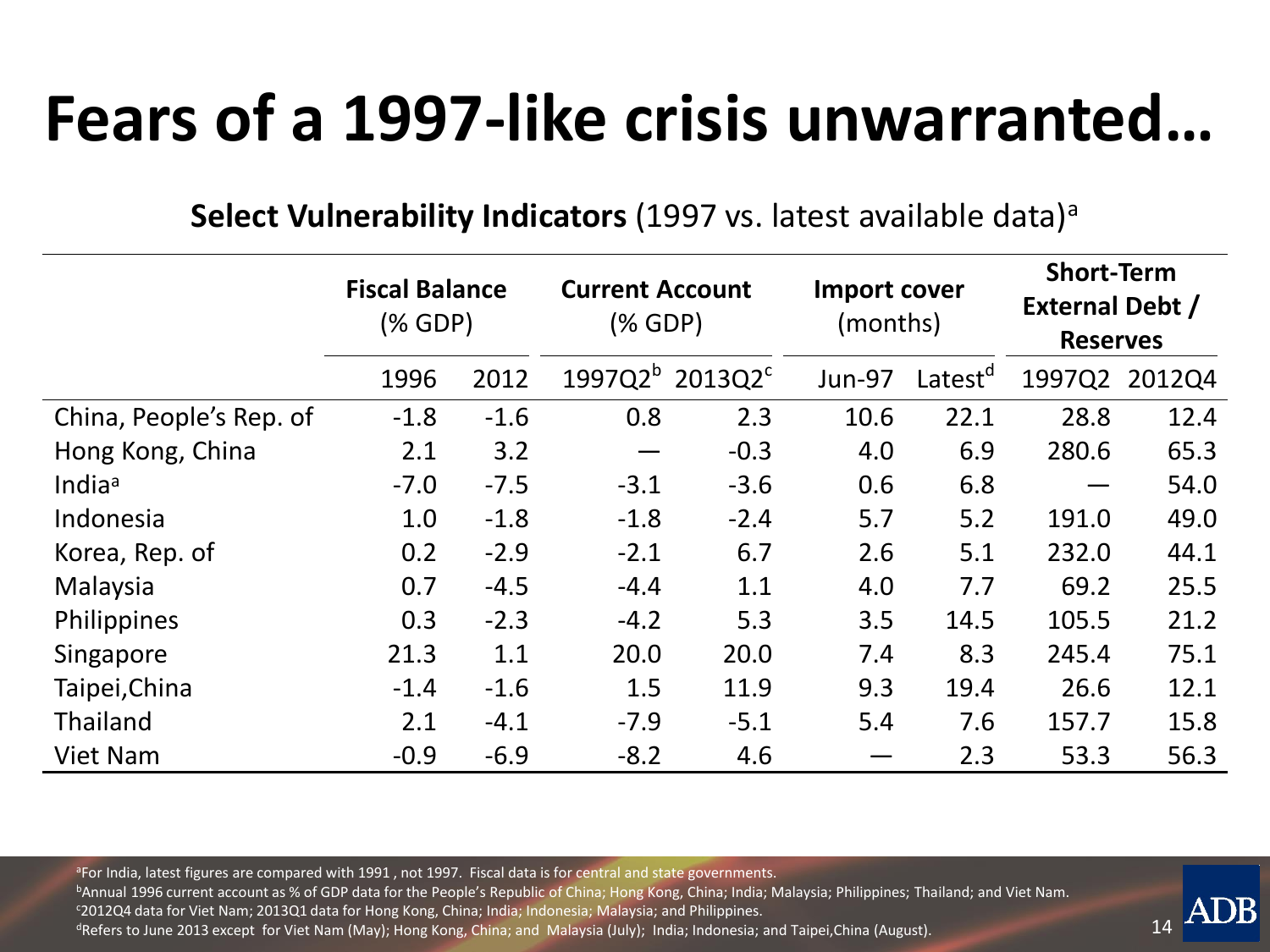# **...but growing financial volatility calls for vigilance**

#### **Capital inflow and volatility**



**ADB** 15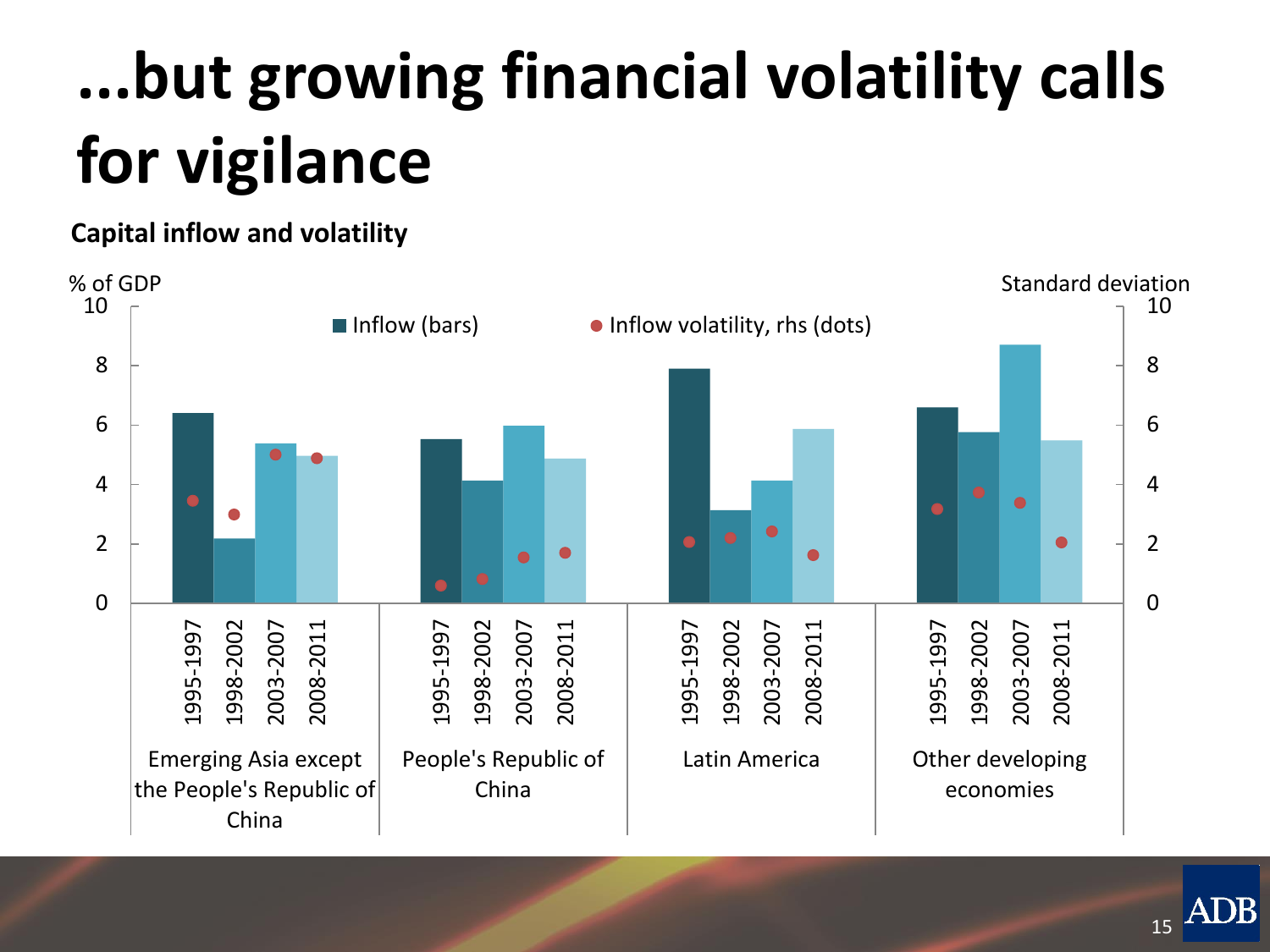#### **Financial turmoil timely reminder for structural reform**

- Prioritize reforms that promote macro/financial stability and alleviate long-term growth constraints:
	- Ease supply-side bottlenecks (e.g., infrastructure gaps and excessive regulations)
	- Enhance human capital
	- Develop financial sector
	- Strengthen social protection
	- Undertake governance reform
		- $\triangleright$  Asia's growth has outpaced the rest of the world, but governance reform lags

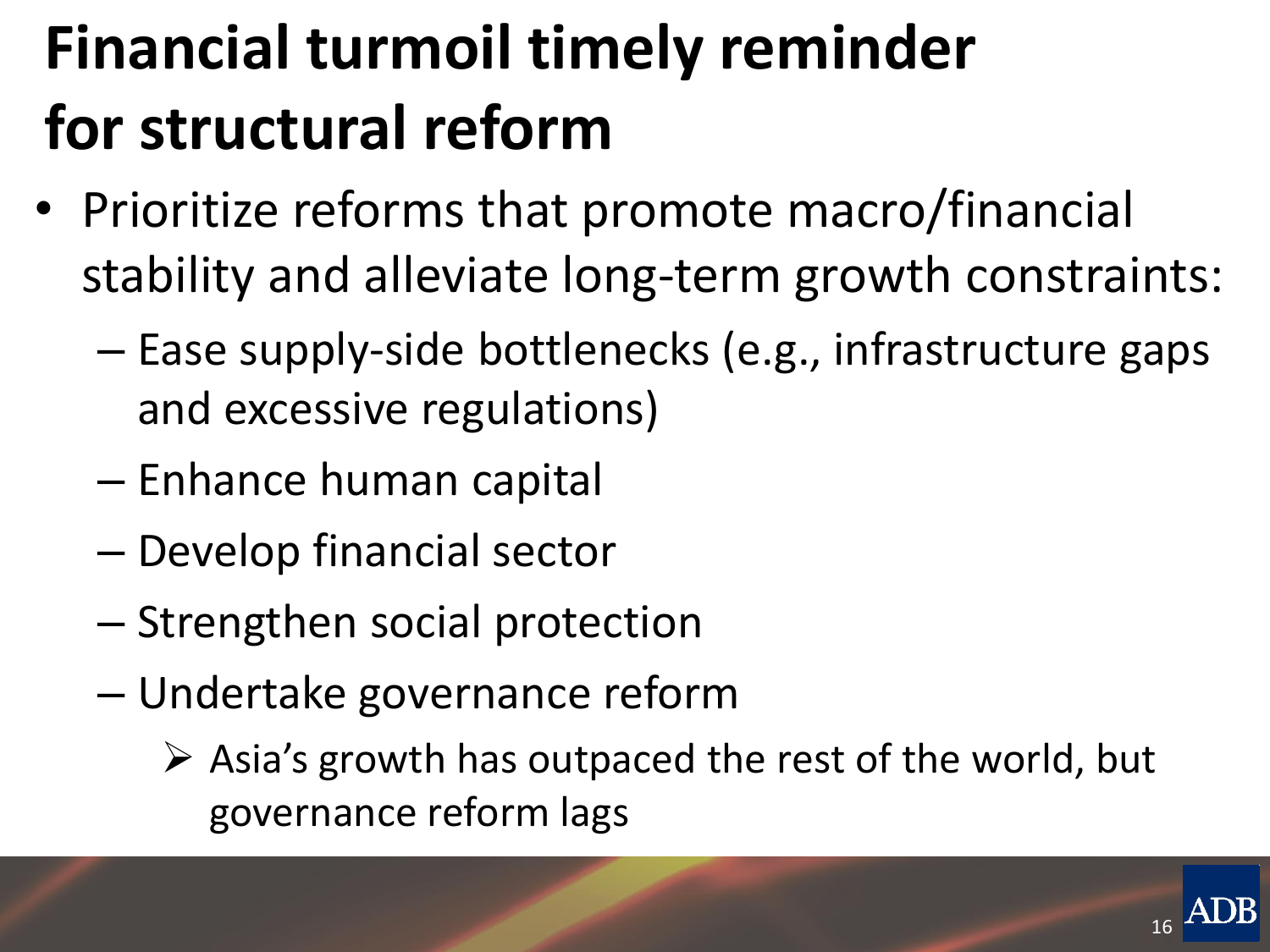#### **Governance and public service delivery**

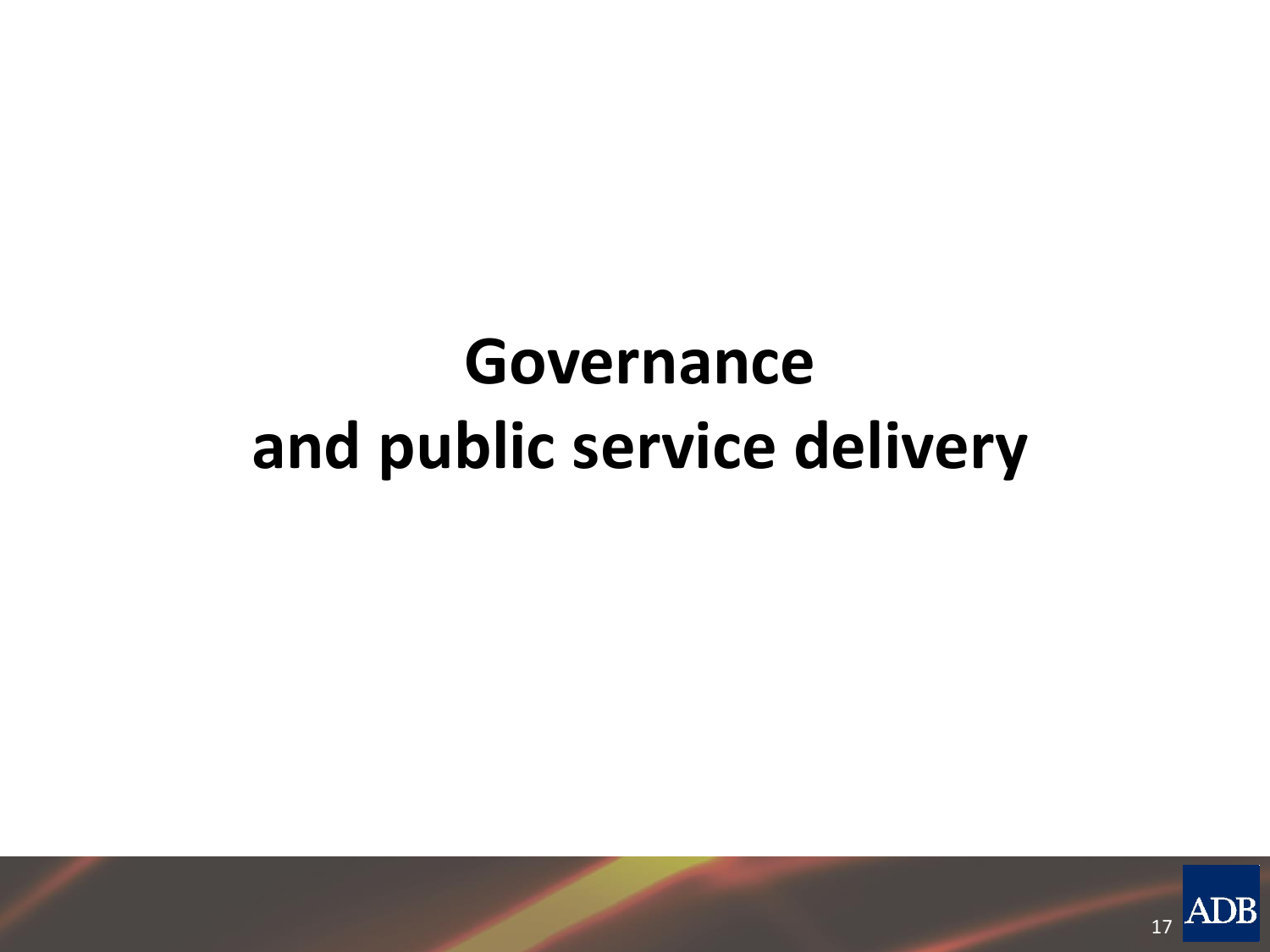#### **Developing Asia closing income gap faster than governance gap**





- Developing Asia's GDP per capita increased from 5.5% that of OECD economies in 1980 to more than 18% in 2012.
- But the region has seen less progress in closing the measured perceived governance gaps*.*

ADB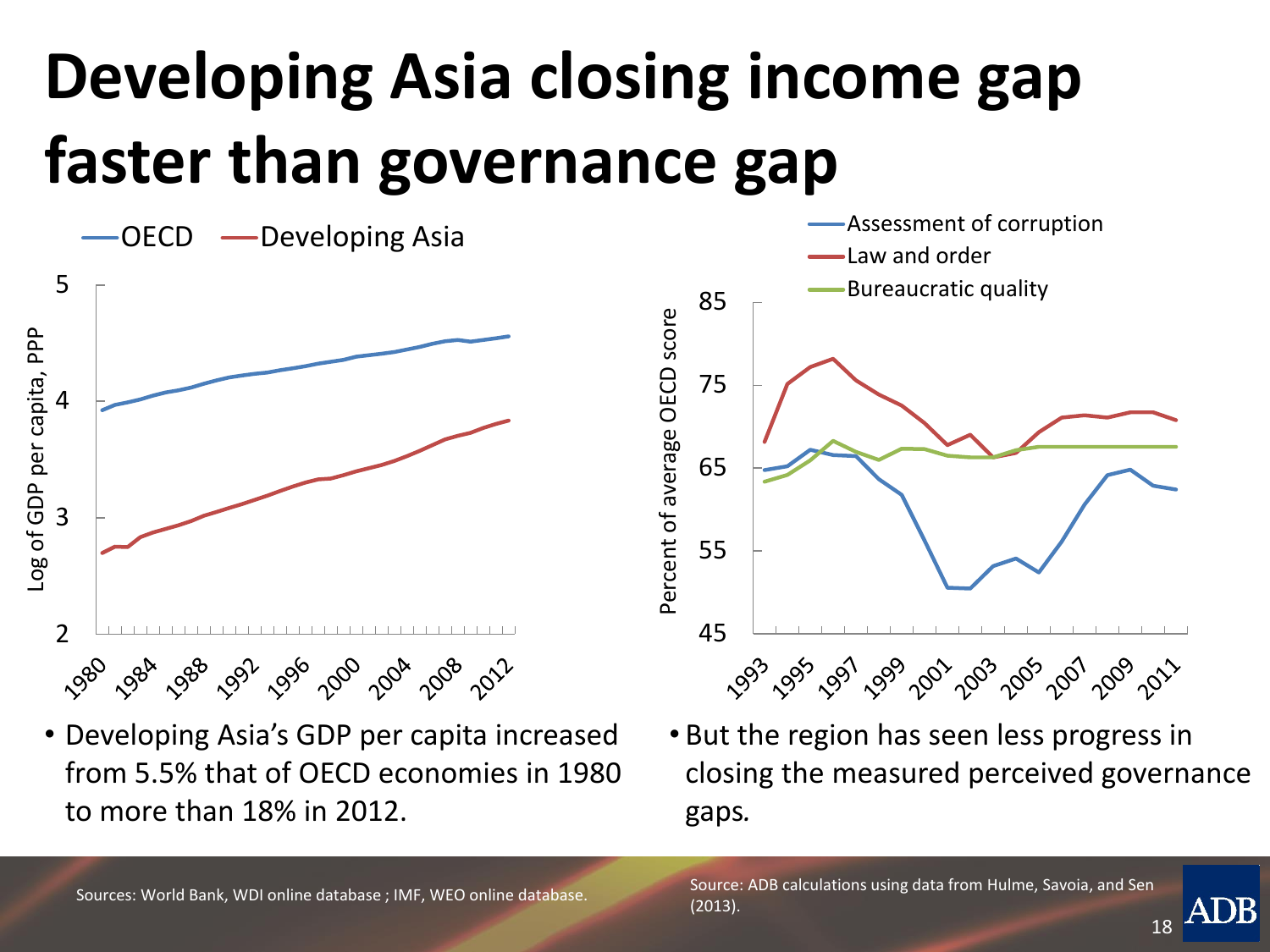#### **Governance deficits remain even after controlling for income**





 $\mathcal{C}$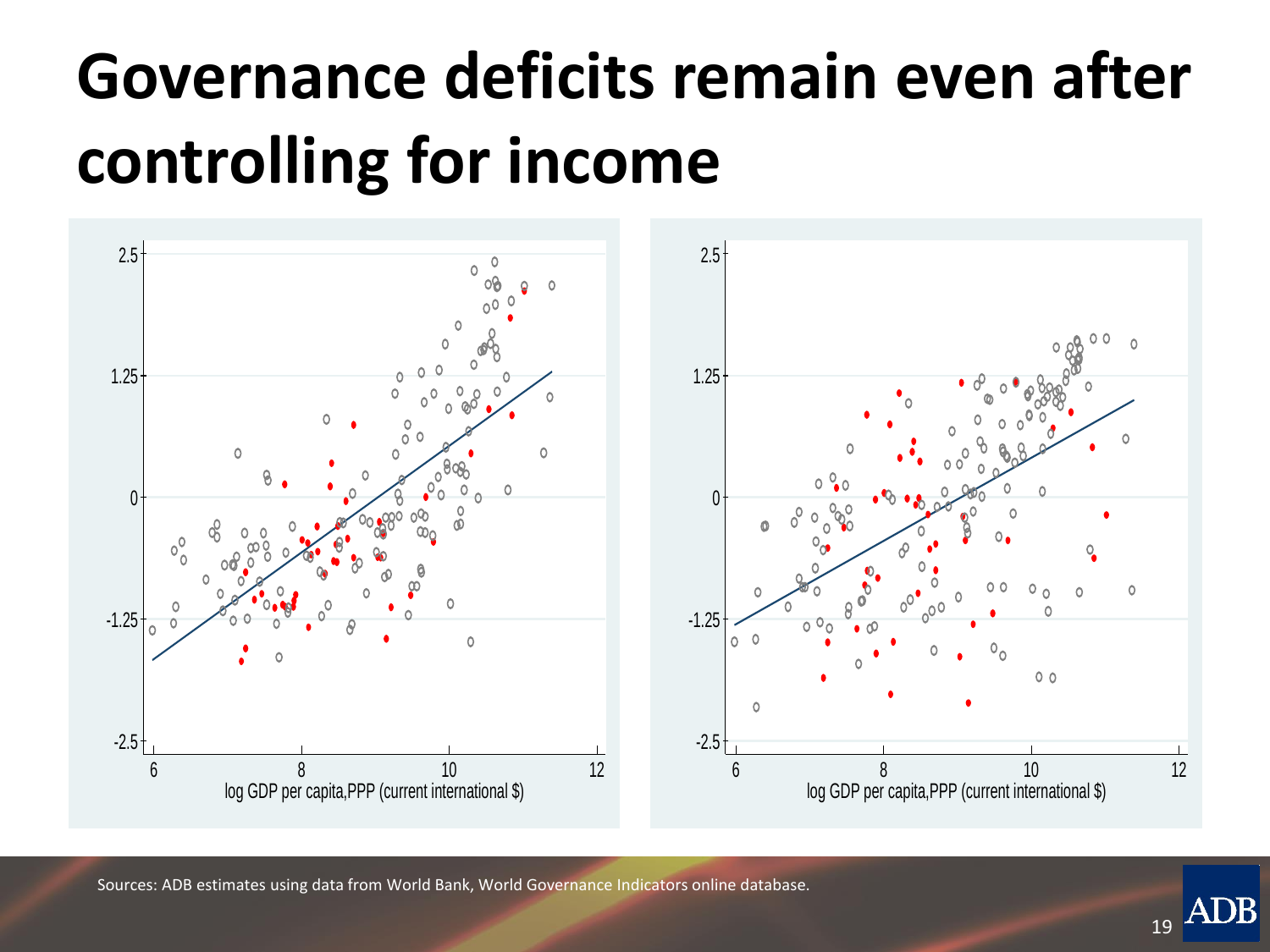## **Average deviation from predicted WGI scores by world region, 2011**

| <b>Region</b>      | <b>Controlling</b><br>corruption effective- | Govern-<br>ment<br>ness | <b>Political</b><br>stability | <b>Regulatory</b><br>quality | <b>Rule of law</b> | <b>Voice and</b><br>account-<br>ability |
|--------------------|---------------------------------------------|-------------------------|-------------------------------|------------------------------|--------------------|-----------------------------------------|
| Developing Asia    | $-0.208$                                    | $-0.071$                | 0.062                         | $-0.202$                     | $-0.043$           | $-0.171$                                |
| <b>LAC</b>         | $-0.024$                                    | $-0.089$                | 0.029                         | $-0.093$                     | $-0.243$           | 0.295                                   |
| <b>MENA</b>        | $-0.429$                                    | $-0.394$                | $-0.694$                      | $-0.389$                     | $-0.365$           | $-1.025$                                |
| Non-OECD Europe    | $-0.400$                                    | $-0.262$                | $-0.164$                      | $-0.013$                     | $-0.265$           | 0.004                                   |
| <b>OECD</b>        | 0.567                                       | 0.477                   | 0.181                         | 0.471                        | 0.523              | 0.599                                   |
| Sub-Saharan Africa | 0.191                                       | 0.085                   | 0.16                          | 0.117                        | 0.133              | 0.012                                   |

LAC = Latin America and the Caribbean, MENA = Middle East and North Africa, OECD = Organisation for Economic Co-operation and Development. *Notes: Regional values are simple averages of country residuals from a linear regression of each World Governance Indicator against log* per capita GDP using a sample of 187 countries. Negative values signify a region is in deficit on average against the global benchmark for that indicator and vice versa.

20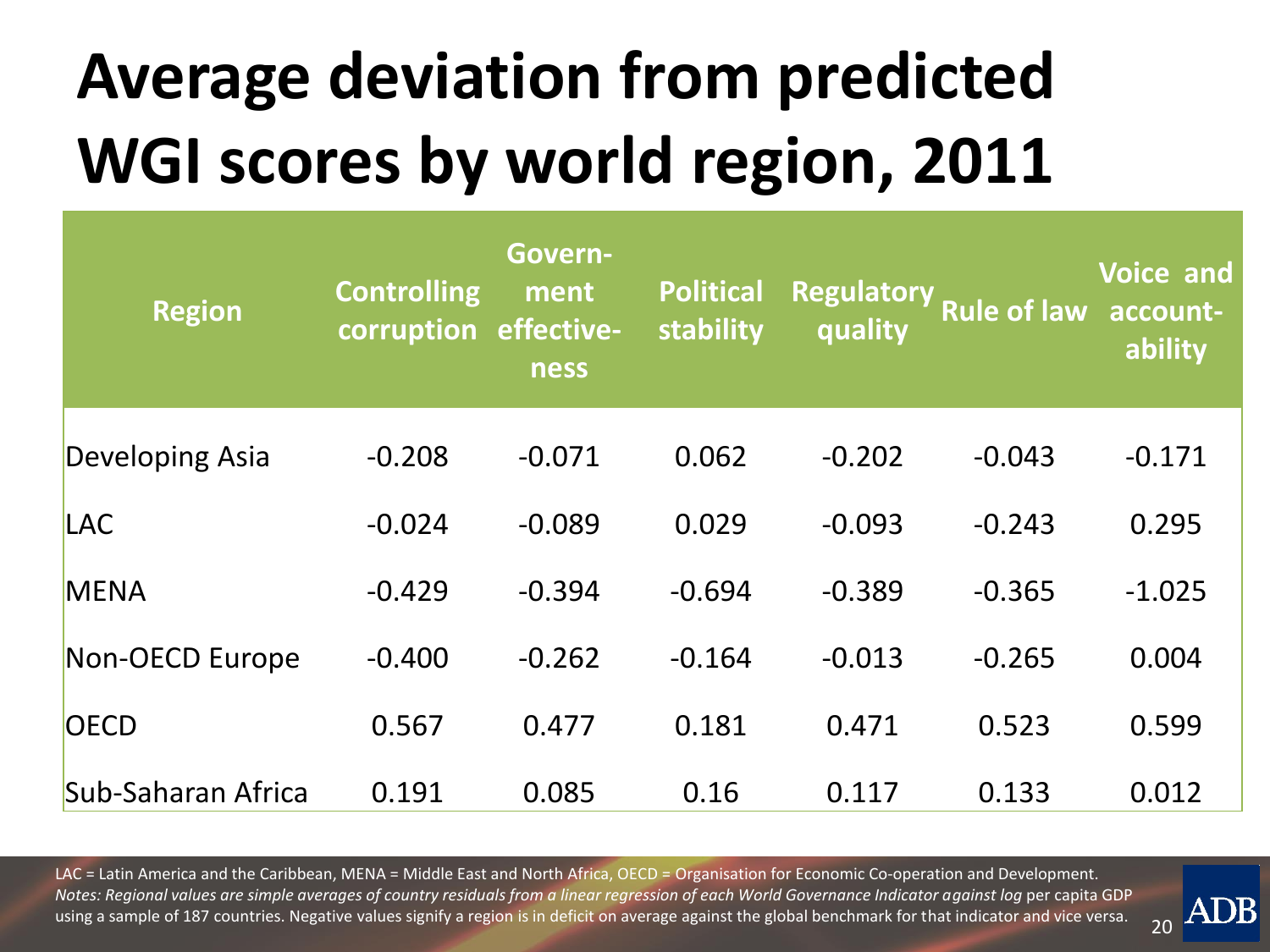#### **Variations are large within the region**



Source: ADB estimates using data from World Bank, World Governance Indicators online database.

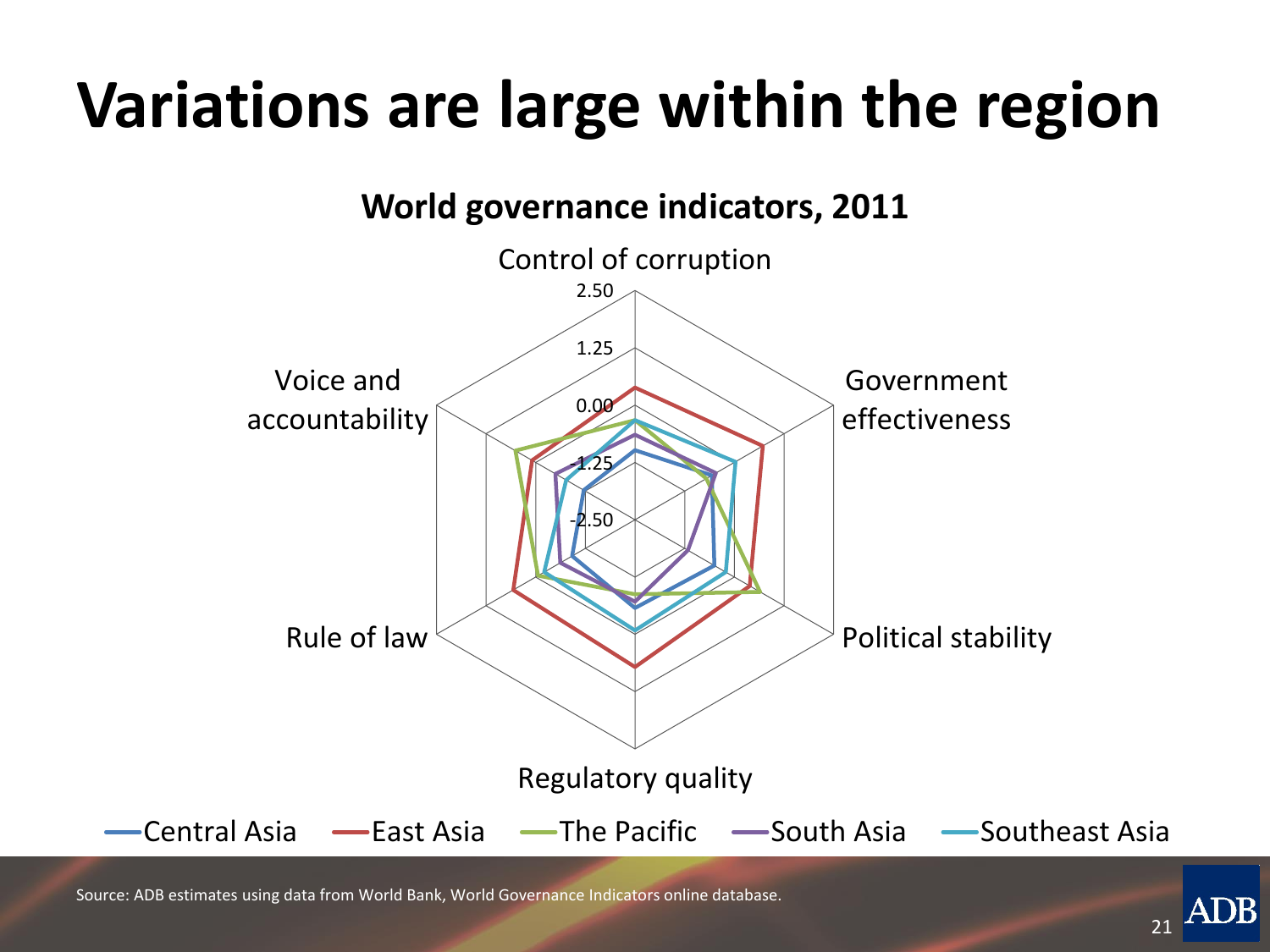## **Average deviation from predicted WGI scores by Asian subregion, 2011**

| Region/Subregion    | <b>Controlling</b><br>corruption | Govern-<br>ment<br>effective-<br>ness | <b>Political</b><br>stability | <b>Regulatory</b><br>quality | <b>Rule of</b><br>law | <b>Voice and</b><br>account-<br>ability |
|---------------------|----------------------------------|---------------------------------------|-------------------------------|------------------------------|-----------------------|-----------------------------------------|
| Developing Asia     | $-0.208$                         | $-0.071$                              | 0.062                         | $-0.202$                     | $-0.043$              | $-0.171$                                |
| <b>Central Asia</b> | $-0.736$                         | $-0.315$                              | $-0.280$                      | $-0.341$                     | $-0.641$              | $-1.010$                                |
| East Asia           | $-0.057$                         | 0.210                                 | 0.042                         | 0.236                        | 0.108                 | $-0.246$                                |
| Pacific             | 0.030                            | $-0.308$                              | 0.956                         | $-0.475$                     | 0.329                 | 0.773                                   |
| South Asia          | $-0.116$                         | 0.104                                 | $-0.709$                      | $-0.182$                     | $-0.040$              | $-0.074$                                |
| Southeast Asia      | $-0.221$                         | 0.128                                 | $-0.108$                      | 0.003                        | $-0.089$              | $-0.674$                                |

 $22$ 

*Notes: Subregional values are simple averages of country residuals from a linear regression of each World Governance Indicator against* log per capita GDP using a sample of 187 countries. Negative values signify a subregion is in deficit on average against the global benchmark for that indicator.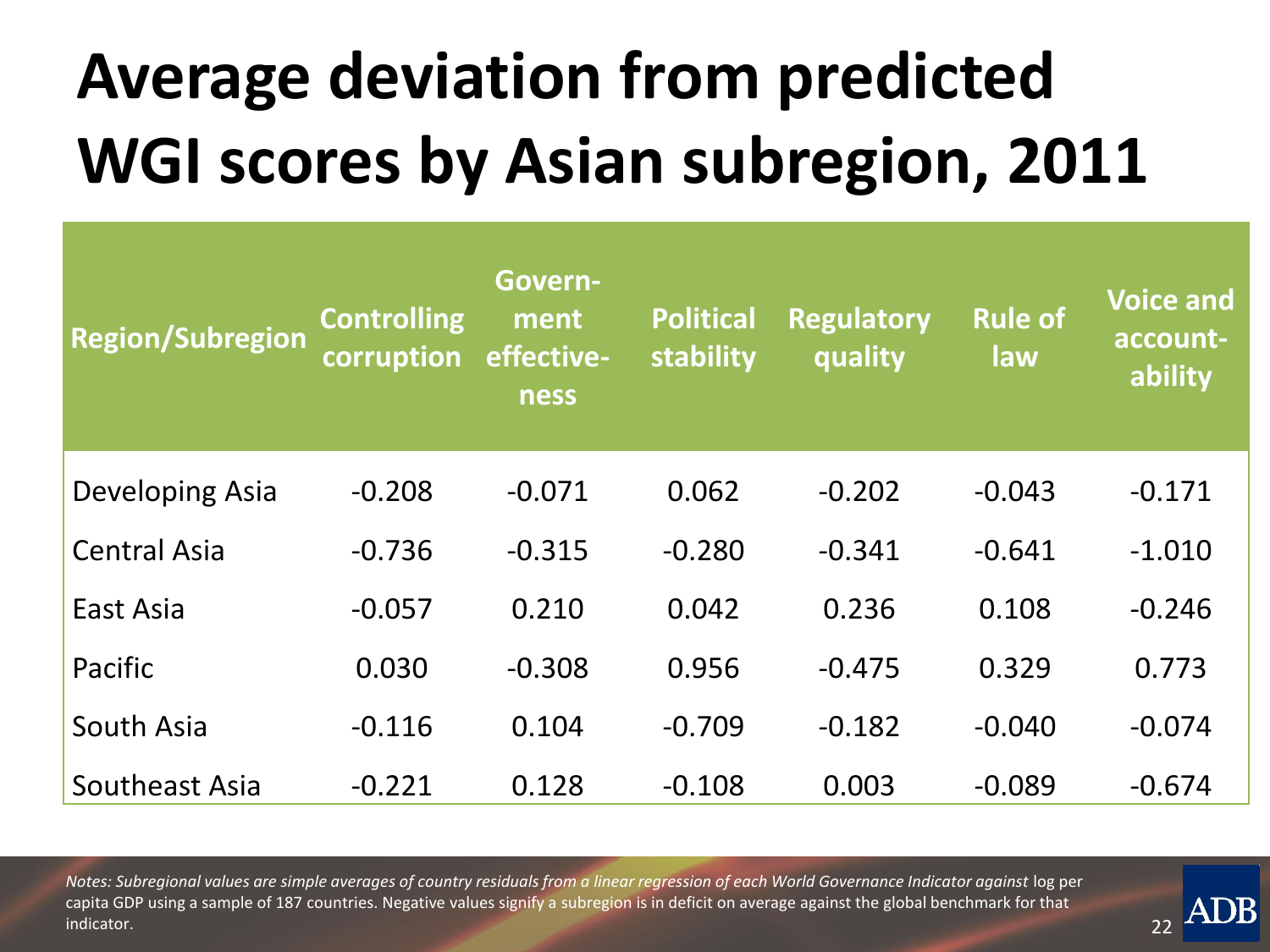### **Governance matters for growth and development**

- Governance matters for attaining high levels of income and better social outcomes.
- Good governance and growth are positively associated; Asia is no exception.
	- Relationship is stronger for government effectiveness, rule of law, regulatory quality, and control of corruption than for voice or political stability.

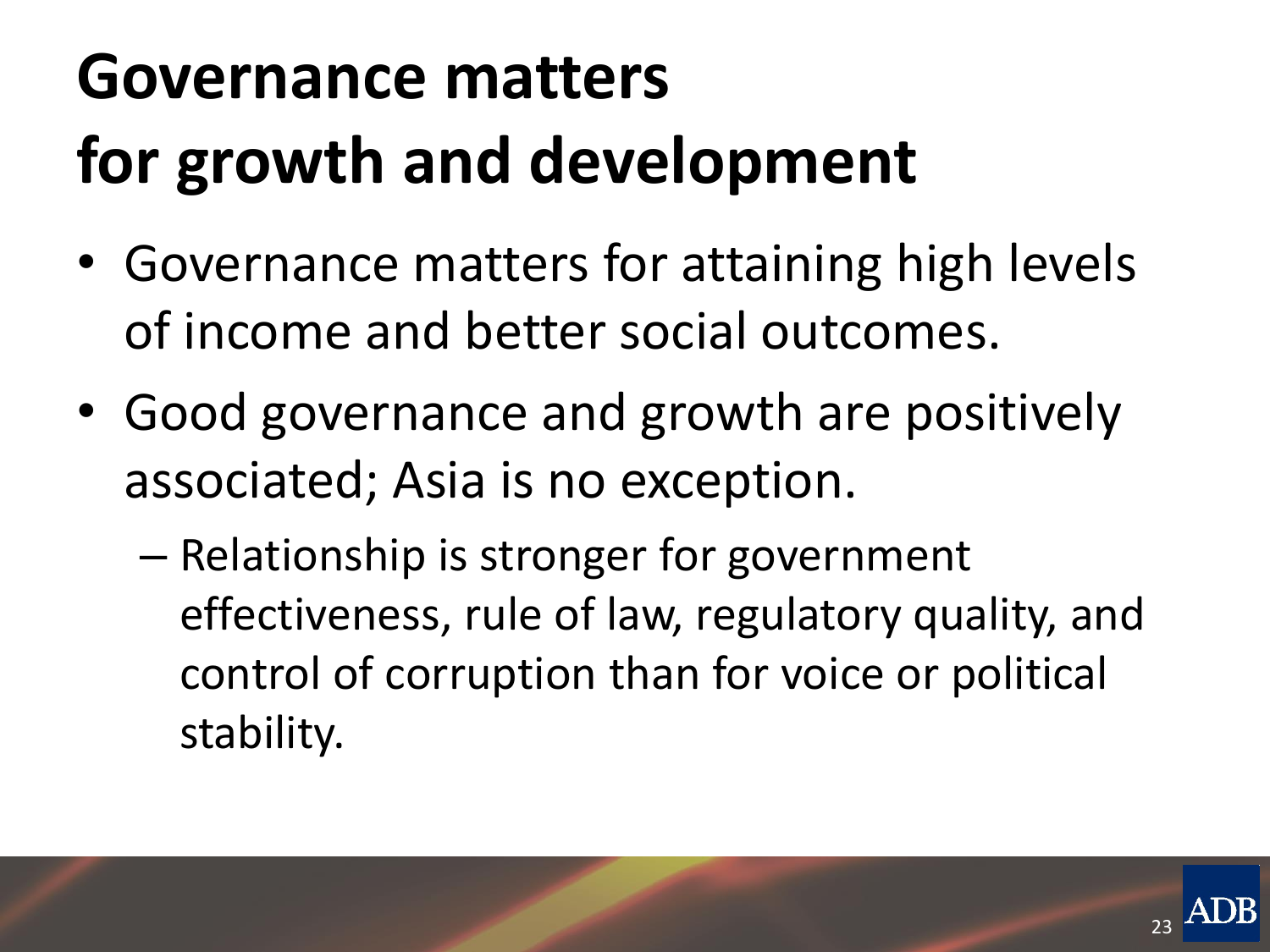#### **Governance–development relationship is complex**



 $\triangleright$  The relationship appears to be weak when incomes are low and strengthens after development reaches a certain stage.

Source: ADB estimates using data from World Bank, World Governance Indicators online database.

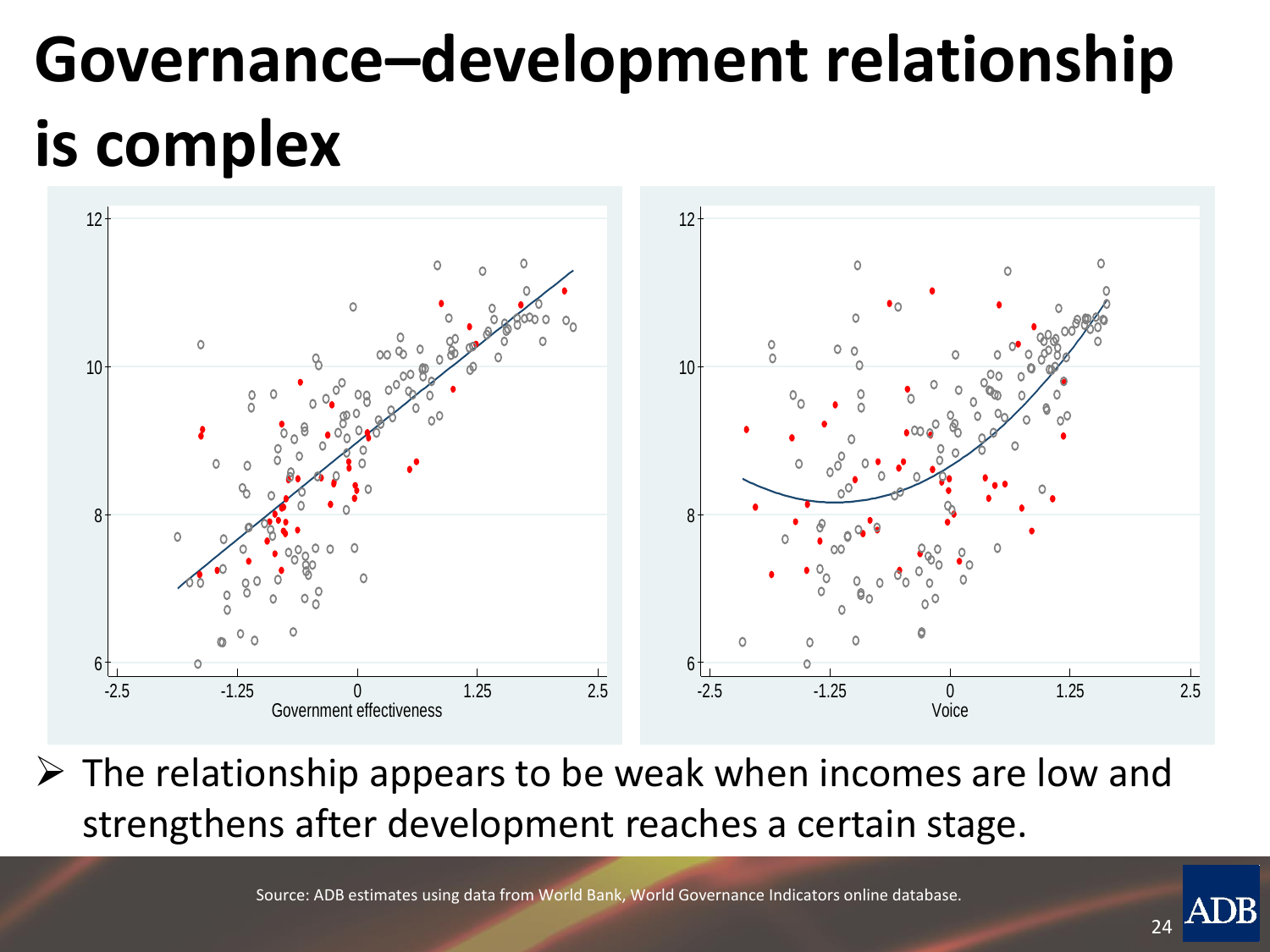## **Public service is an effective entry point for governance reforms**

- Citizens perceive the quality of governance through the quality of public services.
	- Corruption has been cited as the main driver of poor governance and service delivery.
- Weak governance in turn undermines public service quality.
	- Absenteeism of doctors in health clinics and teachers in public schools is high.
	- More effective monitoring could yield high returns.

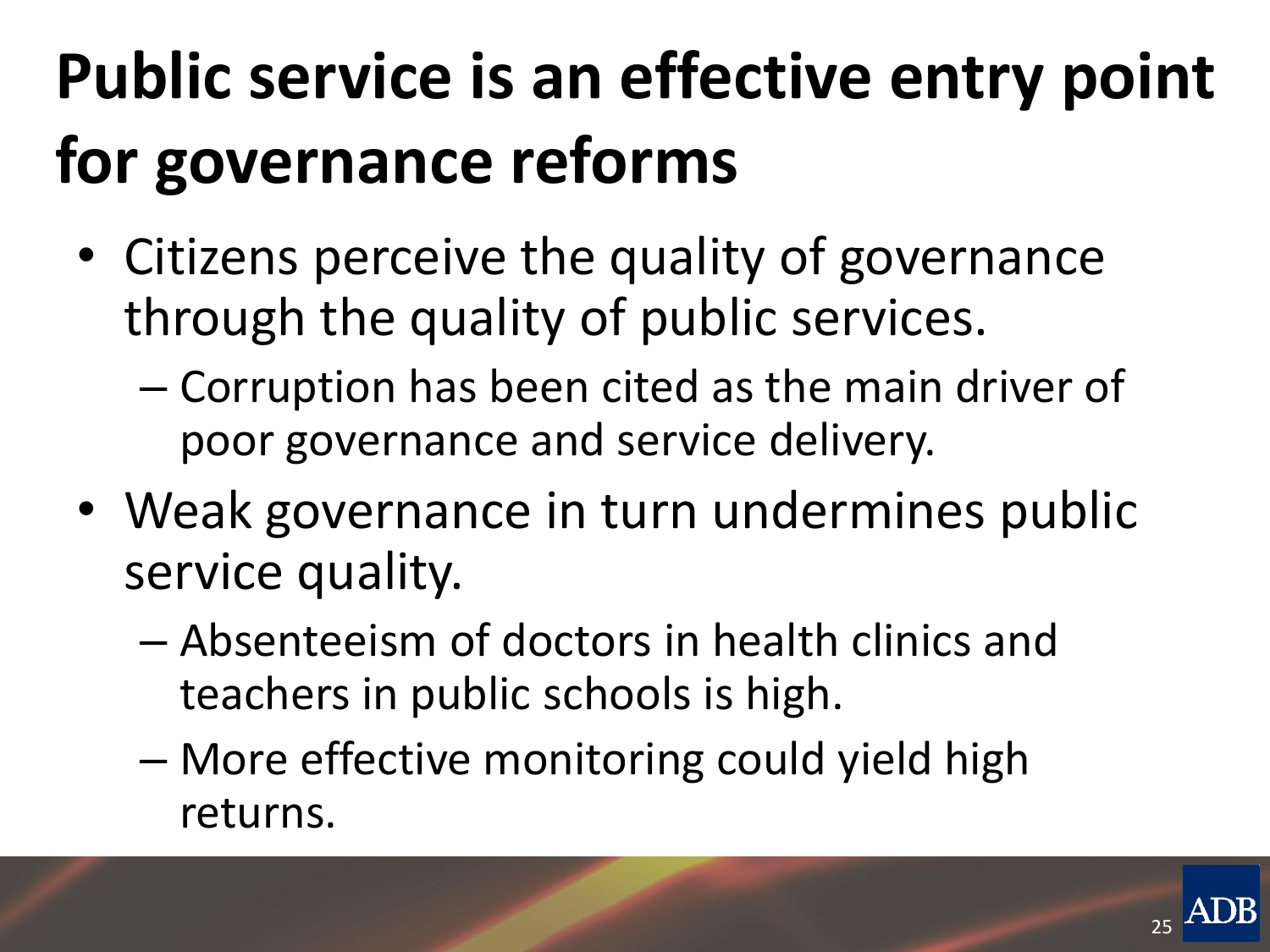#### **Quality of public services by region, 2013**



LAC = Latin America and the Caribbean, MENA = Middle East and North Africa, OECD = Organisation for Economic Co-operation and Development, SSA = Sub-Saharan Africa. Note:  $1 =$  worst,  $7 =$  best.

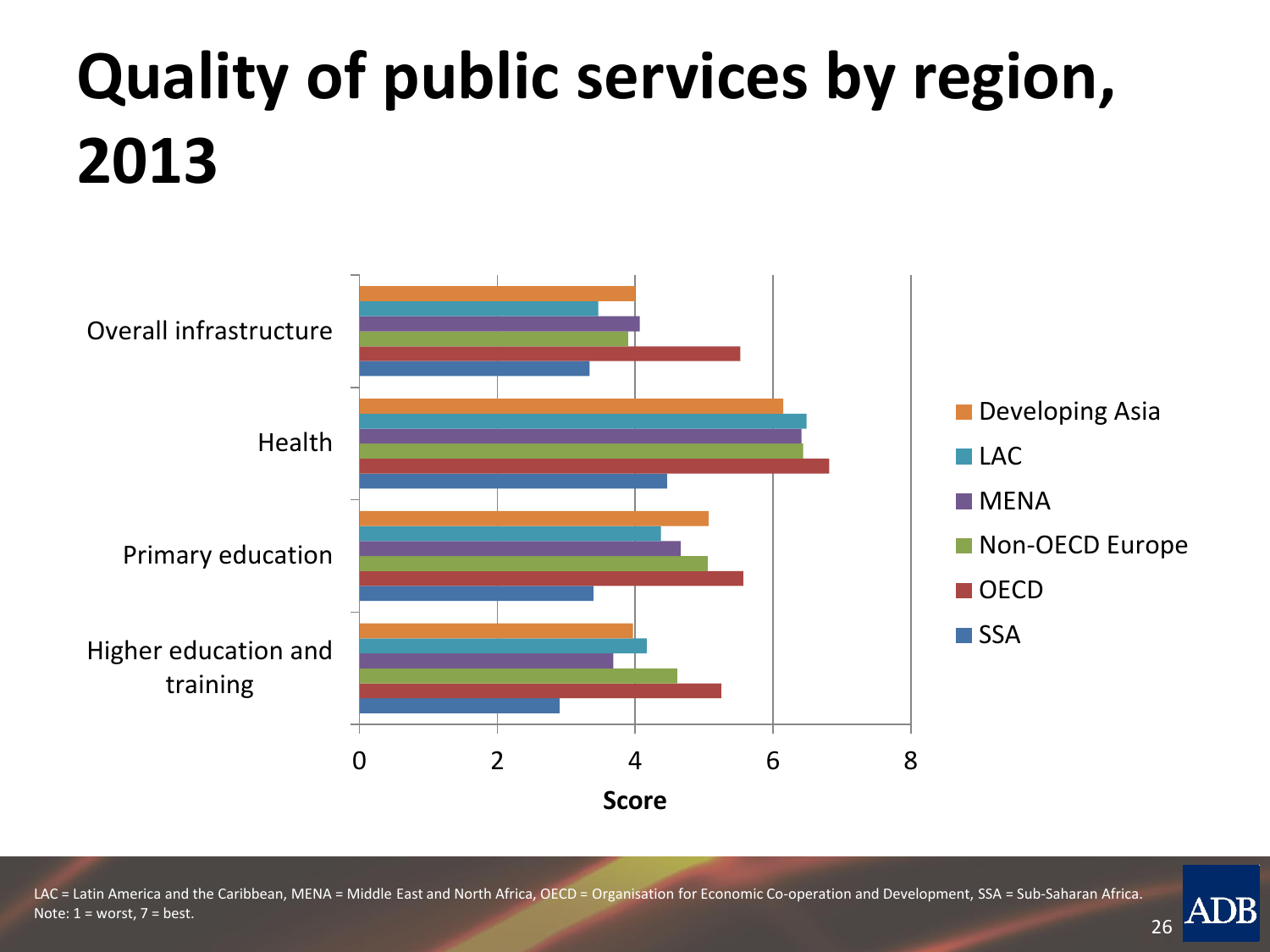#### **Quality of public services by Asian subregion, 2013**





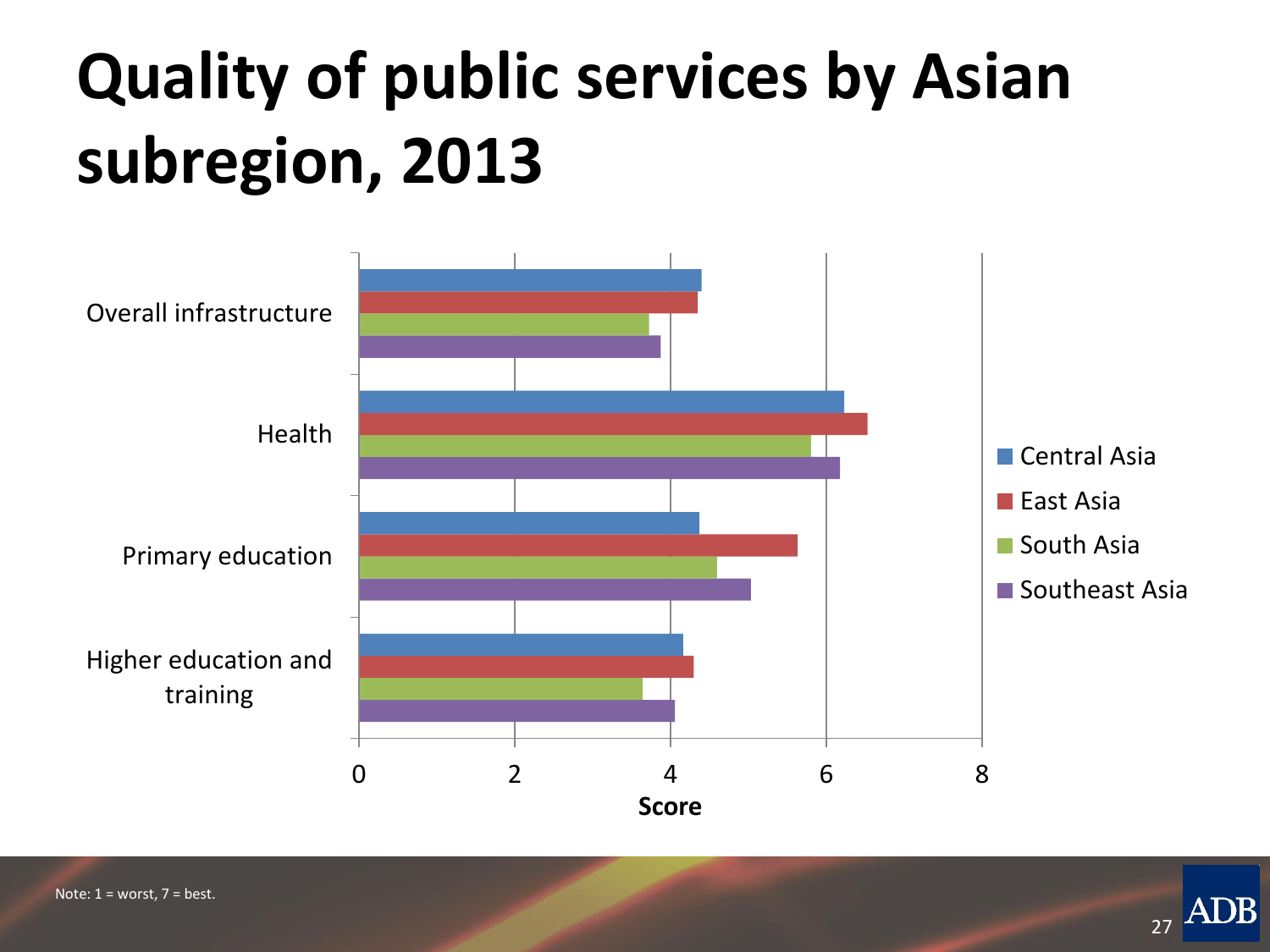### **A multipronged strategy is needed for better public services**

- When recipients have the means to demand better public services, quality improves.
- Complementary set of mechanisms for better public services—"3 Es":
	- Empowering citizens
	- Engaging local governments and private sector
	- Expanding use of information and communication technology (ICT)

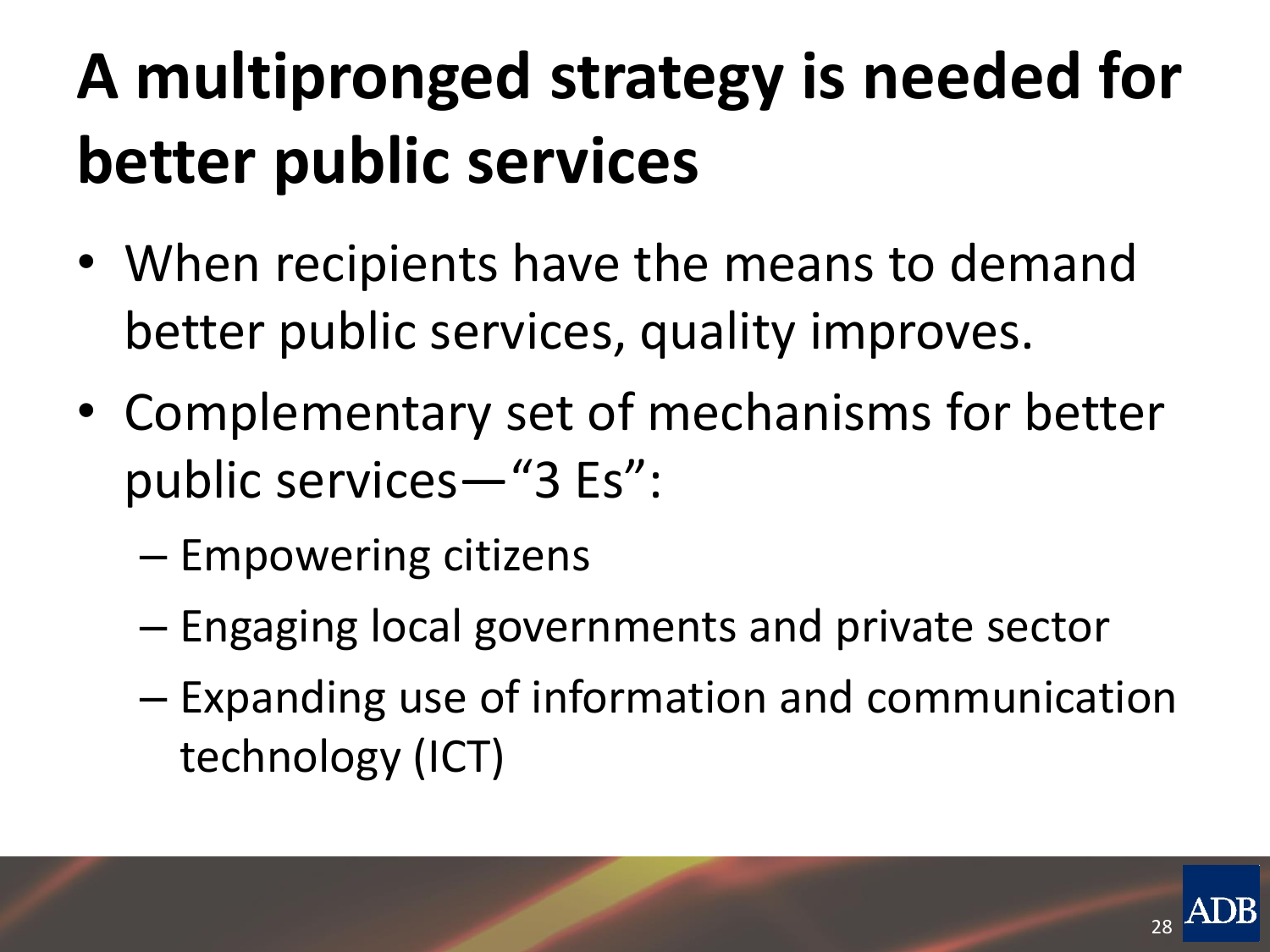#### **Extent of fiscal decentralization in South Asia and the world**

| <b>Country</b>          | % of government<br>revenue raised<br>by subnational<br>government | % of government<br>expenditure done<br>by subnational<br>governments | <b>Transfer to</b><br>subnational<br>units as a share<br>of subnational<br><b>revenues</b> |
|-------------------------|-------------------------------------------------------------------|----------------------------------------------------------------------|--------------------------------------------------------------------------------------------|
| India                   | 33.6                                                              | 52                                                                   | 39                                                                                         |
| Bangladesh              | $<$ 2                                                             | $3 - 4$                                                              | $64 - 70$                                                                                  |
| Pakistan                | 7.3                                                               | 30.3                                                                 | 81.1                                                                                       |
| Sri Lanka               | 7                                                                 | 12                                                                   | 82.5                                                                                       |
| World                   | 21.7                                                              | 29.1                                                                 | 32.5                                                                                       |
| China, People's Rep. of | 59.7                                                              | 81.5                                                                 | 35                                                                                         |
| Canada                  | 52.2                                                              | 59.7                                                                 | 21.3                                                                                       |
| <b>United States</b>    | 41.1                                                              | 49.3                                                                 | 28.9                                                                                       |
| Mexico                  | 23.5                                                              | 23.1                                                                 | 47                                                                                         |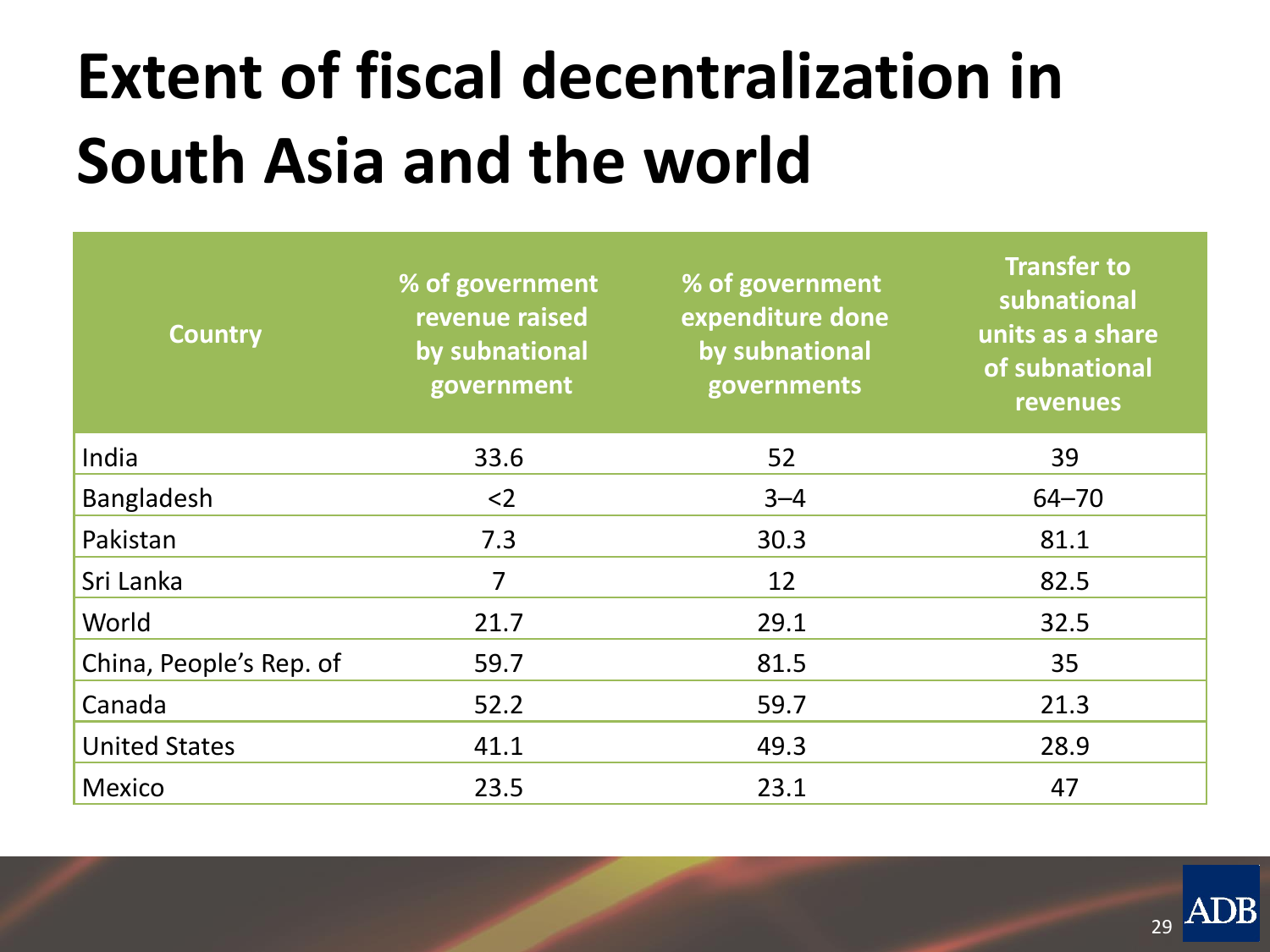#### **Subnational governments' share of public spending**



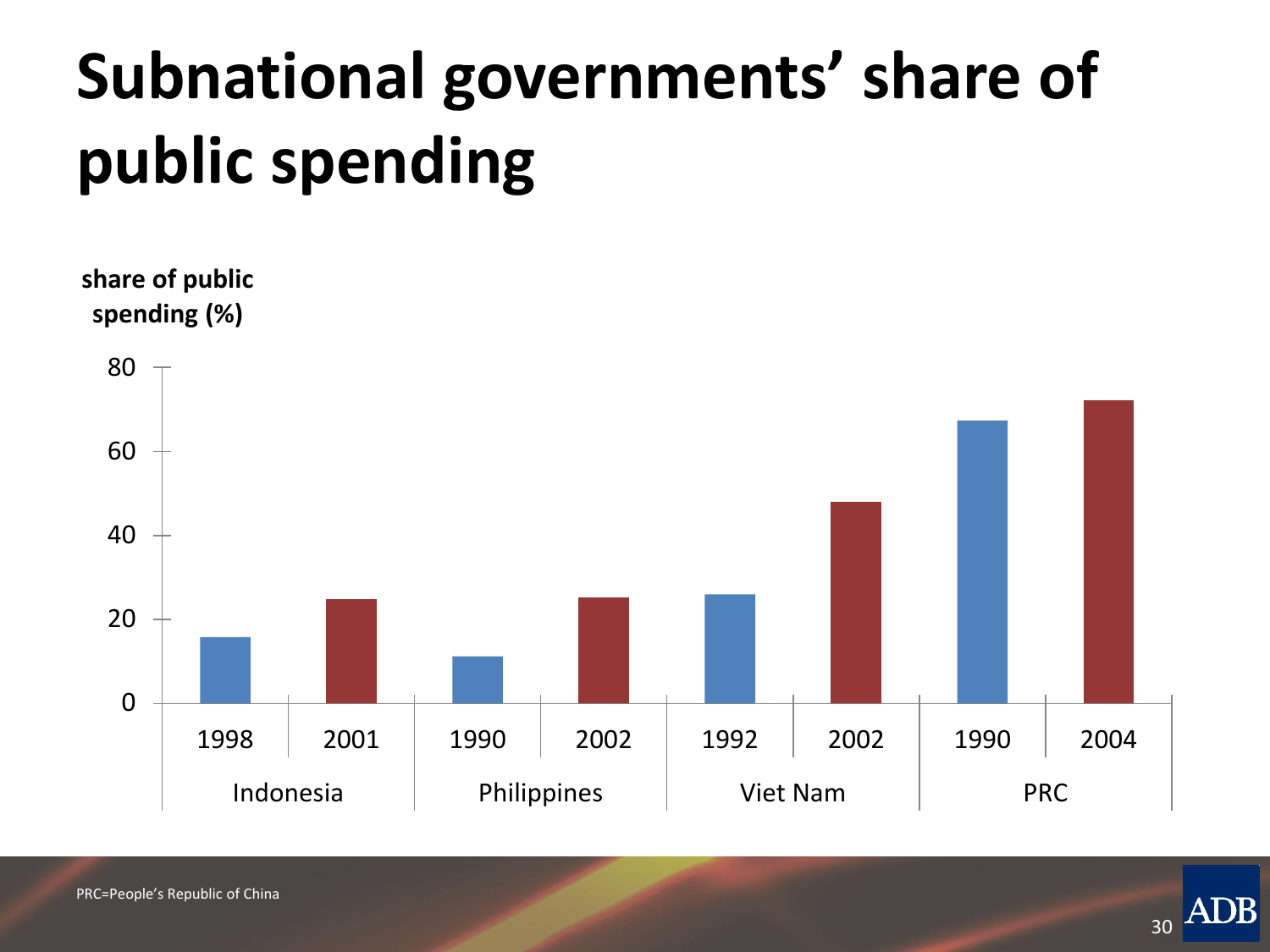#### **Expanding ICT should be the priority**

| <b>Three Es</b>                                          | <b>Pros</b>                                                                                                                                                                                                      | <b>Cons</b>                                                                                           |
|----------------------------------------------------------|------------------------------------------------------------------------------------------------------------------------------------------------------------------------------------------------------------------|-------------------------------------------------------------------------------------------------------|
| <b>Empowering</b><br>citizens                            | • Leads to greater citizen rights<br>• Helps to improve transparency and<br>accountability                                                                                                                       | • Fiscal sustainability is an<br><i>issue</i>                                                         |
| <b>Engaging local</b><br>governments /<br>private sector | • Better information and risk management<br>• Greater incentives<br>• Greater innovation and efficiency                                                                                                          | • When instititions are weak,<br>services could be affected<br>and corruption perpetuated             |
| <b>Expanding ICT</b>                                     | • Greater citizen participation in local<br>governance<br>• Faster access to information<br>• A feedback channel for better-quality<br>services<br>• Promotes accountability and reduces scope<br>for corruption | • Poor citizens lack access to<br>internet or e-literacy<br>• Fiscal strain for large ICT<br>projects |

- As an effective service delivery channel, ICT complements the other channels.
- ICT mitigates unintended consequences of empowerment and decentralization through greater transparency.

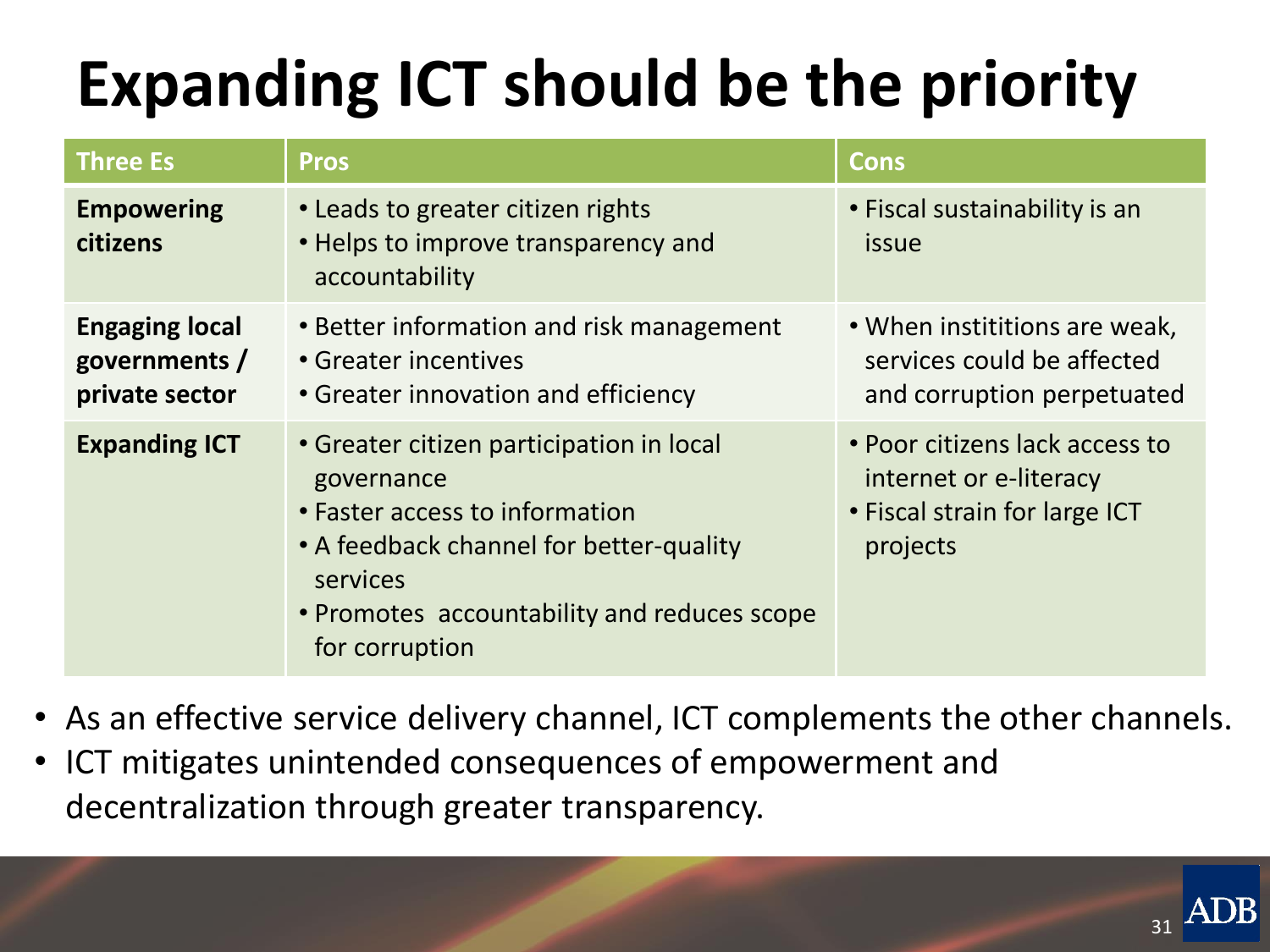#### **Internet, mobile, and broadband users by region**



ADB 32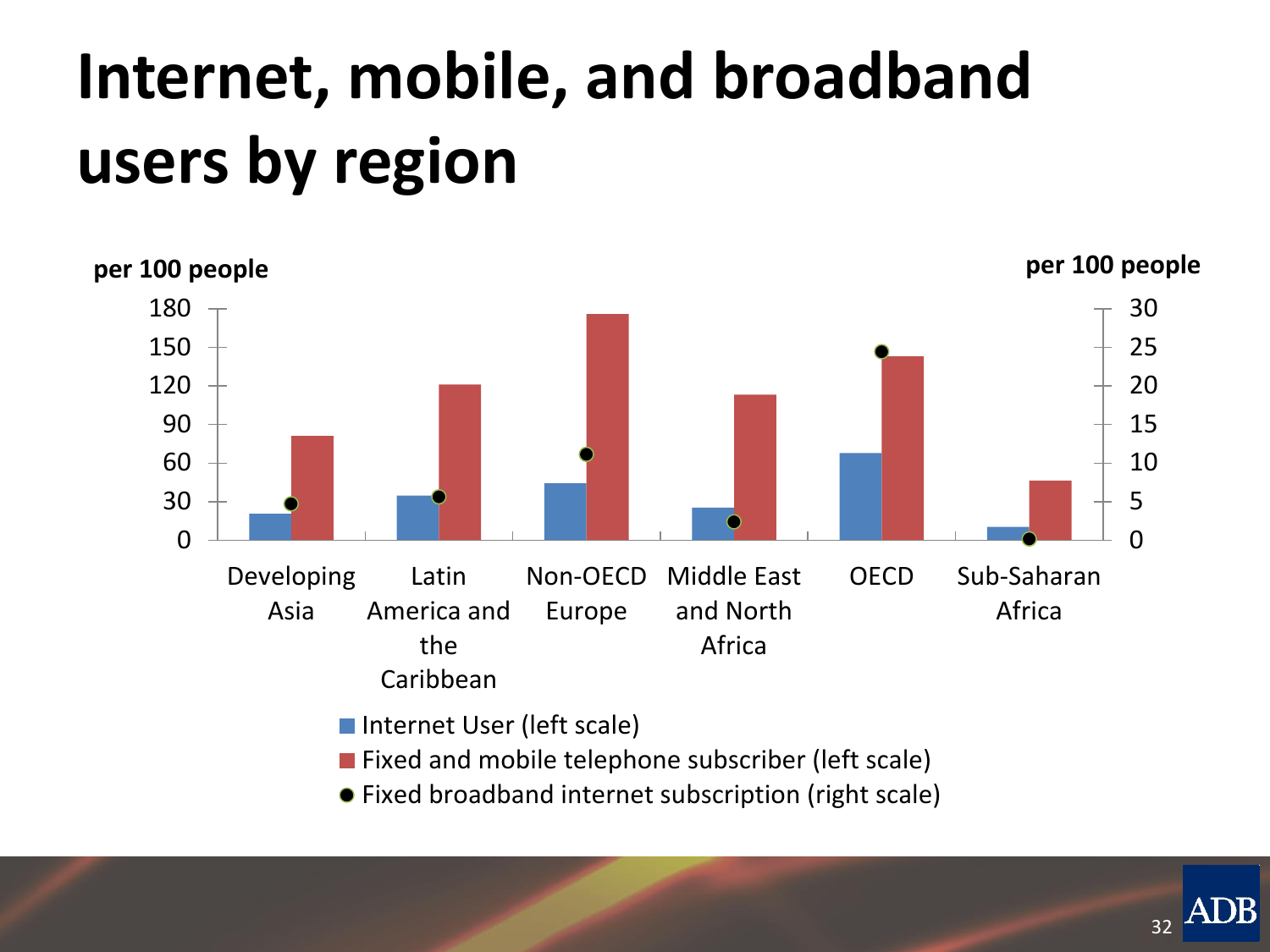# **Tailoring governance reforms maximizes development impact**

- Focus on governance deficiencies that hold a country back from its next stage of development.
	- **Low Income**: Growth-supporting aspects of governance reform take center stage.
	- **Middle Income**: Benchmark advanced economies for wider participation and greater accountability.
	- **All Economies**: Aim governance reforms at actionable areas with many low-hanging fruits.